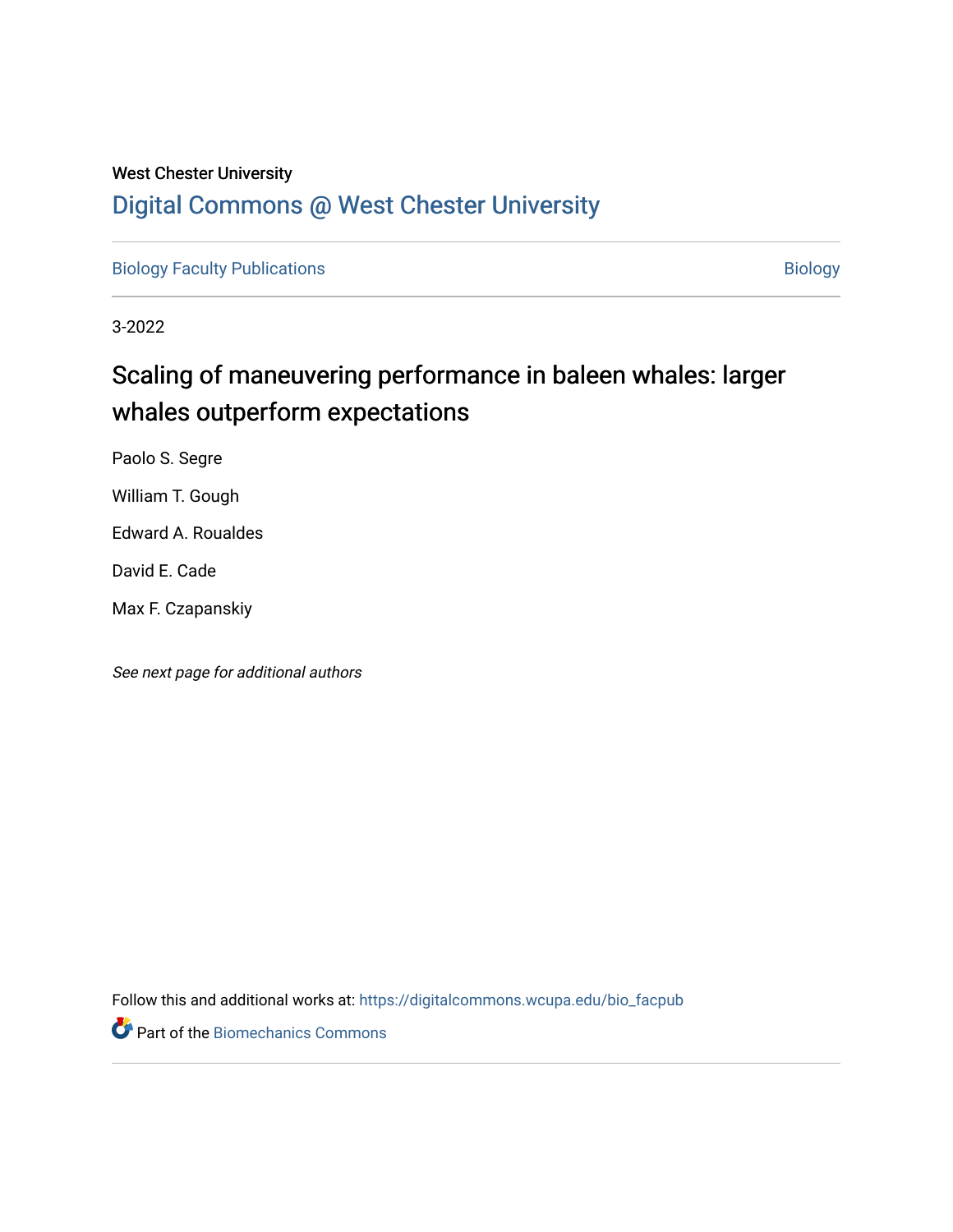# Authors

Paolo S. Segre, William T. Gough, Edward A. Roualdes, David E. Cade, Max F. Czapanskiy, James Fahlbusch, Shirel R. Kahane-Rapport, William K. Oestreich, Lars Bejder, K. C. Bierlich, Julia A. Burrows, John Calambokidis, Ellen M. Chenoweth, Jacopo di Clemente, John W. Durban, Holly Fearnbach, Frank E. Fish, Ari S. Friedlaender, Peter Hegelund, David W. Johnston, Douglas P. Nowacek, Machiel G. Oudejans, Gwenith S. Penry, Jean Potvin, Malene Simon, Andrew Stanworth, Janice M. Straley, Andrew Szabo, Simone K. A. Videsen, Fleur Visser, Caroline R. Weir, David N. Wiley, and Jeremy A. Goldbogen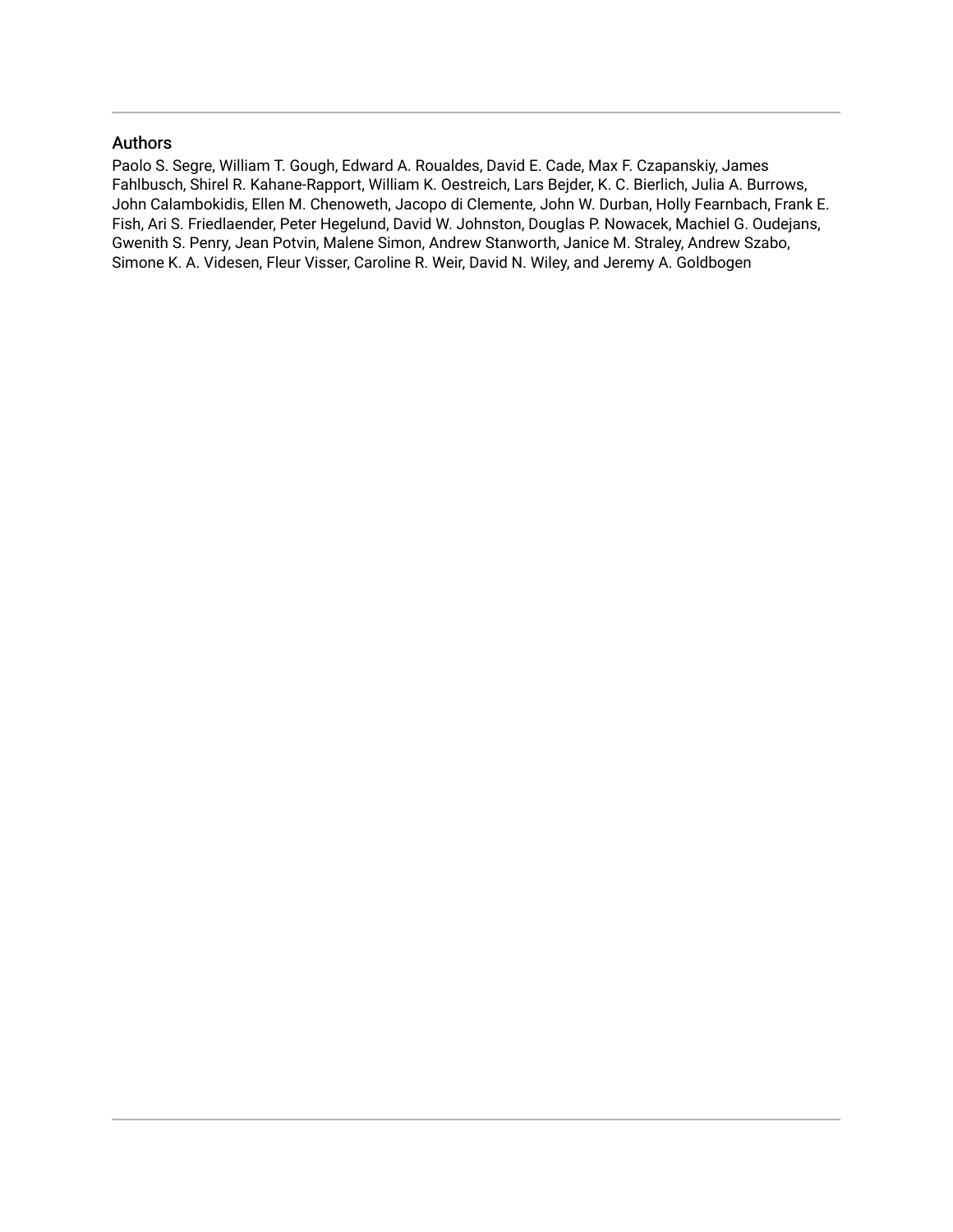# RESEARCH ARTICLE



# Scaling of maneuvering performance in baleen whales: larger whales outperform expectations

Paolo S. Segre<sup>1,</sup>\*, William T. Gough<sup>1</sup>, Edward A. Roualdes<sup>2</sup>, David E. Cade<sup>1,3</sup>, Max F. Czapanskiy<sup>1</sup>, James Fahlbusch<sup>1,4</sup>, Shirel R. Kahane-Rapport<sup>1,5</sup>, William K. Oestreich<sup>1</sup>, Lars Bejder<sup>6,7</sup>, K. C. Bierlich<sup>8,9</sup>, Julia A. Burrows<sup>8,10</sup>, John Calambokidis<sup>4</sup>, Ellen M. Chenoweth<sup>11,12</sup>, Jacopo di Clemente<sup>13,14,15</sup>, John W. Durban<sup>16</sup>, Holly Fearnbach<sup>17</sup>, Frank E. Fish<sup>18</sup>, Ari S. Friedlaender<sup>3</sup>, Peter Hegelund<sup>19</sup>, David W. Johnston<sup>8</sup>, Douglas P. Nowacek<sup>20</sup>, Machiel G. Oudejans<sup>21</sup>, Gwenith S. Penry<sup>22</sup>, Jean Potvin<sup>23</sup>, Malene Simon<sup>19</sup>, Andrew Stanworth<sup>24</sup>, Janice M. Straley<sup>12</sup>, Andrew Szabo<sup>25</sup>, Simone K. A. Videsen<sup>7</sup>, Fleur Visser<sup>21,26,27</sup>, Caroline R. Weir<sup>24</sup>, David N. Wiley<sup>28</sup> and Jeremy A. Goldbogen<sup>1</sup>

### ABSTRACT

Despite their enormous size, whales make their living as voracious predators. To catch their much smaller, more maneuverable prey, they have developed several unique locomotor strategies that require

<sup>1</sup>Hopkins Marine Station, Stanford University, Pacific Grove, CA 93950, USA. <sup>2</sup>Department of Mathematics and Statistics, California State University, Chico, Chico, CA 95929, USA. <sup>3</sup>Institute of Marine Sciences, University of California, Santa Cruz, Santa Cruz, CA 95064, USA. 4Cascadia Research Collective, Olympia, WA 98501, USA. <sup>5</sup>Department of Biological Science, California State University,<br>Fullerton, Fullerton, CA 92834, USA. <sup>6</sup>Marine Mammal Research Program, Hawaii Institute of Marine Biology, University of Hawaii at Manoa, Kaneohe, HI 96744, USA. <sup>7</sup>Zoophysiology, Department of Bioscience, Aarhus University, 8000 Aarhus C, Denmark. <sup>8</sup> Division of Marine Science and Conservation, Duke University Marine Laboratory, Beaufort, NC 28516, USA. <sup>9</sup>Marine Mammal Institute, Hatfield Marine Science Center, Oregon State University, Newport, OR 97365, USA. <sup>10</sup>Stanford<br>University, Stanford, CA 94305, USA. <sup>11</sup>University of Alaska Fairbanks, Fairbanks, AK 99775, USA. <sup>12</sup>Department of Natural Sciences, University of Alaska Southeast,<br>AK 99835, USA. <sup>13</sup>Marine Mammal Research, Department of Ecoscience, Aarhus University, 8000 Aarhus C, Denmark. 14Department of Biology, University of Copenhagen, 2200 Copenhagen N, Denmark. 15Department of Biology, University of Southern Denmark, 5230 Odense M, Denmark. <sup>16</sup>Southall Environmental Associates, Inc., Aptos, CA 95003, USA. <sup>17</sup>SR3, SeaLife Response, Rehabilitation and Research, Des Moines, WA 98198, USA. <sup>18</sup>Department of Biology, West Chester University, PA 19383, USA. 19Greenland Climate Research Centre, Greenland Institute of Natural Resources, Nuuk 3900, Greenland. 20Nicholas School of the Environment and Pratt School of Engineering, Duke University Marine Lab, Beaufort, NC 28516, USA. <sup>21</sup>Kelp Marine Research, 1624 CJ Hoorn, The Netherlands. <sup>22</sup>Institute for Coastal and Marine Research, Nelson Mandela University, Gqeberha 6031, South Africa. 23Department of Physics, Saint Louis University, St Louis, MO 63103, USA. <sup>24</sup>Falklands Conservation, Stanley F1QQ 1ZZ,<br>Falkland Islands. <sup>25</sup>Alaska Whale Foundation, Petersburg, AK 99833, USA. <sup>26</sup>Department of Freshwater and Marine Ecology, IBED, University of Amsterdam, 1090 GE Amsterdam, The Netherlands. 27Department of Coastal Systems, Royal Netherlands Institute for Sea Research, Texel, 1790 AB Den Burg, The Netherlands. <sup>28</sup>NOAA/Stellwagen Bank National Marine Sanctuary, Scituate, MA 02066, USA.

#### \*Author for correspondence [\(psegre@stanford.edu\)](mailto:psegre@stanford.edu)

P.S.S., [0000-0002-2396-2670;](http://orcid.org/0000-0002-2396-2670) W.T.G., [0000-0003-2701-5299;](http://orcid.org/0000-0003-2701-5299) E.A.R., [0000-](http://orcid.org/0000-0002-8757-3463) [0002-8757-3463;](http://orcid.org/0000-0002-8757-3463) D.E.C., [0000-0003-3641-1242](http://orcid.org/0000-0003-3641-1242); M.F.C., [0000-0002-6302-905X](http://orcid.org/0000-0002-6302-905X); J.F., [0000-0001-9275-013X;](http://orcid.org/0000-0001-9275-013X) S.R.K., [0000-0002-5208-1100;](http://orcid.org/0000-0002-5208-1100) W.K.O., [0000-0002-](http://orcid.org/0000-0002-0137-5053) [0137-5053](http://orcid.org/0000-0002-0137-5053); L.B., [0000-0001-8138-8606;](http://orcid.org/0000-0001-8138-8606) K.C.B., [0000-0001-9724-6055;](http://orcid.org/0000-0001-9724-6055) J.A.B., [0000-0002-3261-3704;](http://orcid.org/0000-0002-3261-3704) J.C., [0000-0002-5028-7172;](http://orcid.org/0000-0002-5028-7172) E.M.C., [0000-0001-8451-](http://orcid.org/0000-0001-8451-7880) [7880](http://orcid.org/0000-0001-8451-7880); J.d., [0000-0003-0685-6750](http://orcid.org/0000-0003-0685-6750); J.W.D., [0000-0002-0791-8370;](http://orcid.org/0000-0002-0791-8370) H.F., [0000-0002-](http://orcid.org/0000-0002-4599-3339) [4599-3339](http://orcid.org/0000-0002-4599-3339); F.E.F., [0000-0001-5973-3282;](http://orcid.org/0000-0001-5973-3282) A.S.F., [0000-0002-2822-233X;](http://orcid.org/0000-0002-2822-233X) D.W.J., [0000-0003-2424-036X](http://orcid.org/0000-0003-2424-036X); D.P.N., [0000-0002-8137-1836](http://orcid.org/0000-0002-8137-1836); M.G.O., [0000-0003-4212-](http://orcid.org/0000-0003-4212-6712) [6712](http://orcid.org/0000-0003-4212-6712); G.S.P., [0000-0003-0545-7723](http://orcid.org/0000-0003-0545-7723); J.P., [0000-0002-7467-2702;](http://orcid.org/0000-0002-7467-2702) J.M.S., [0000-](http://orcid.org/0000-0002-3284-9776) [0002-3284-9776;](http://orcid.org/0000-0002-3284-9776) A.S., [0000-0002-7371-7446](http://orcid.org/0000-0002-7371-7446); S.K.A.V., [0000-0002-7563-2470;](http://orcid.org/0000-0002-7563-2470) F.V., [0000-0003-1024-3244;](http://orcid.org/0000-0003-1024-3244) C.R.W., [0000-0002-2052-5037](http://orcid.org/0000-0002-2052-5037); D.N.W., [0000-0001-](http://orcid.org/0000-0001-5490-8645) [5490-8645](http://orcid.org/0000-0001-5490-8645); J.A.G., [0000-0002-4170-7294](http://orcid.org/0000-0002-4170-7294)

This is an Open Access article distributed under the terms of the Creative Commons Attribution License (https://creativecommons.org/licenses/by/4.0), which permits unrestricted use, distribution and reproduction in any medium provided that the original work is properly attributed.

high energetic input, high mechanical power output and a surprising degree of agility. To better understand how body size affects maneuverability at the largest scale, we used bio-logging data, aerial photogrammetry and a high-throughput approach to quantify the maneuvering performance of seven species of free-swimming baleen whale. We found that as body size increases, absolute maneuvering performance decreases: larger whales use lower accelerations and perform slower pitch-changes, rolls and turns than smaller species. We also found that baleen whales exhibit positive allometry of maneuvering performance: relative to their body size, larger whales use higher accelerations, and perform faster pitchchanges, rolls and certain types of turns than smaller species. However, not all maneuvers were impacted by body size in the same way, and we found that larger whales behaviorally adjust for their decreased agility by using turns that they can perform more effectively. The positive allometry of maneuvering performance suggests that large whales have compensated for their increased body size by evolving more effective control surfaces and by preferentially selecting maneuvers that play to their strengths.

KEY WORDS: Maneuverability, Agility, Scaling, Cetacean, Swimming

#### INTRODUCTION

For many animals, the ability to maneuver is a critical aspect of survival. Maneuverability, broadly defined as the ability to change speed and direction ([Dudley, 2002\)](#page-15-0), plays an important role in behaviors such as competition, courtship, hunting and escaping predators ([Altshuler, 2006](#page-15-0); [Clark, 2009](#page-15-0); [Fish et al., 2003](#page-15-0); [Walker](#page-16-0) [et al., 2005; Wilson et al., 2015](#page-16-0)). Whether in terrestrial, aerial or aquatic media, the ability to maneuver makes life in a threedimensional environment possible. However, because of its complex and voluntary nature, the role that maneuverability plays in shaping the higher-level processes of ecology and evolution remains poorly understood. Is maneuverability more or less influential for determining a species' evolutionary trajectory than other factors such as aerobic capacity, locomotor efficiency or behavior? Many studies have used behavioral or mechanical means to reduce the complexity of self-selected locomotion, with the aim of investigating the physiological controls and performance capabilities of stereotyped maneuvers (i.e. [Clark et al., 2013](#page-15-0); [Higham et al., 2001](#page-15-0); [Iriarte-Díaz and Swartz, 2008](#page-15-0); [Jackson and](#page-15-0) [Dial, 2011;](#page-15-0) [Read et al., 2016; Ros et al., 2011; Socha, 2005\)](#page-16-0). Benchmarking important stereotyped maneuvers, such as those Received 23 July 2021; Accepted 17 January 2022 used for social displays or predatory strikes, can be predictive of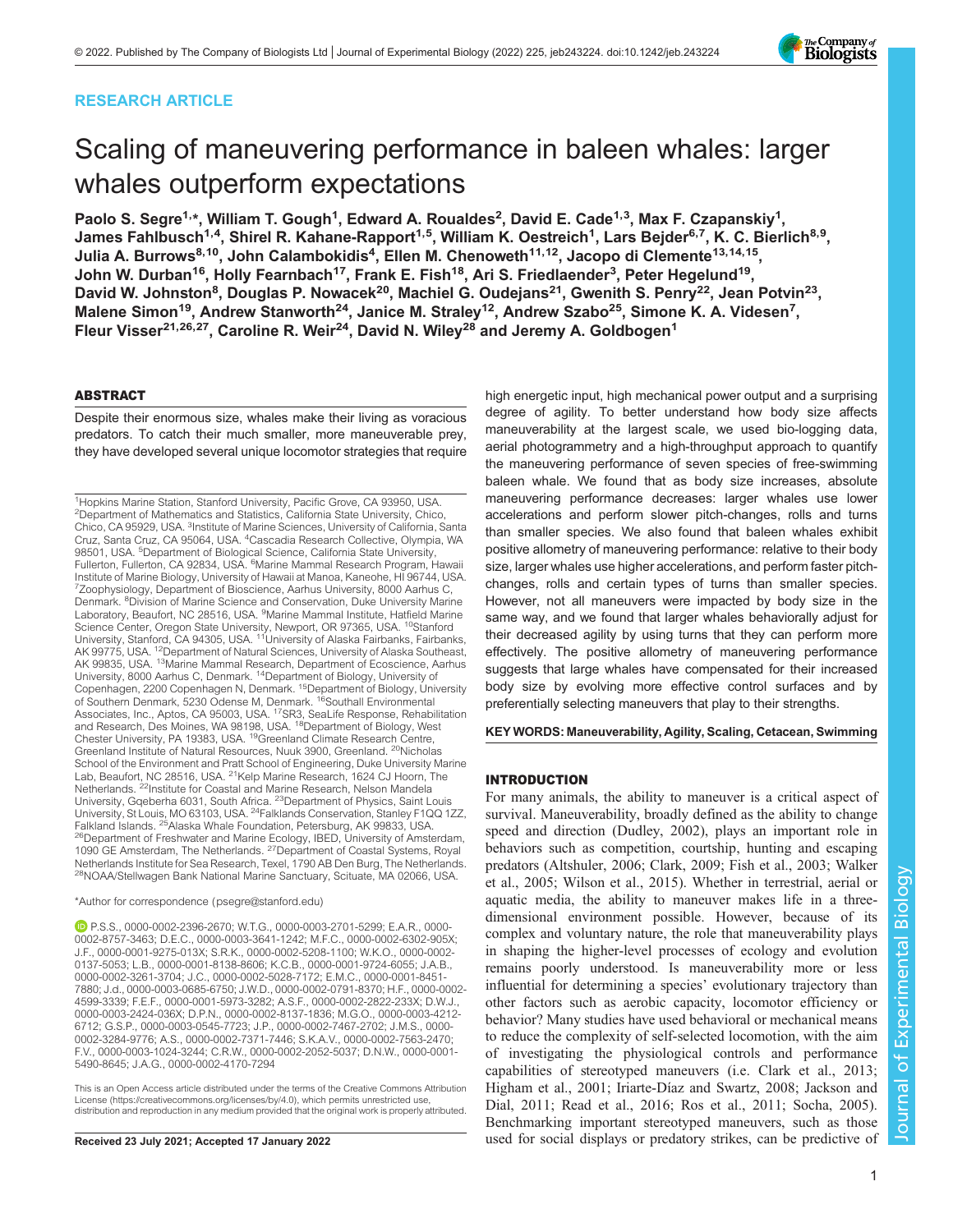fitness and survival in certain contexts [\(Altshuler, 2006;](#page-15-0) [Walker](#page-16-0) [et al., 2005\)](#page-16-0). However, many organisms rely on suites of complex and varied maneuvers to negotiate their three-dimensional environment and to perform a range of daily tasks. Therefore, understanding the physiological determinants and the ecological and evolutionary implications of maneuvering performance requires a more holistic approach ([Dakin et al., 2018\)](#page-15-0).

Quantifying maneuvering performance comes with many unique challenges ([Dakin et al., 2020\)](#page-15-0). When an individual selects a maneuver to use from a menu of possible options, it takes into account many different factors including motivation [\(Irschick,](#page-15-0) [2003](#page-15-0)), complexity ([Fish et al., 2018;](#page-15-0) [Segre et al., 2019\)](#page-16-0), efficiency [\(Wilson et al., 2013\)](#page-16-0) and proficiency ([Dakin et al., 2018](#page-15-0)). As a result, there is a high level of variability in the maneuvers or sequences of maneuvers that are performed. One way to deal with this variability is to study maximal performance ([Garland, 1985\)](#page-15-0). However, maximal performance can only be measured if the individual has a high level of motivation, which is difficult to determine for wild animals ([Irschick et al., 2005](#page-15-0)). After all, even in a life-or-death situation, why would an animal expend excess energy to escape from a predator that it knows it can easily outmaneuver with submaximal performance? Furthermore, a high motivational state may prevent an animal from using the breadth of its maneuvering capabilities, causing it to use only a subset of maneuvers that it can perform well [\(Segre et al., 2015](#page-16-0)). For example, humans can run backwards, but spinning around and running forwards is more effective for outrunning a competitor ([Angelino](#page-15-0) [et al., 2021\)](#page-15-0). In this case, the runner substitutes a difficult simple maneuver with a complex sequence of easier and more effective maneuvers. A high-stakes situation does not guarantee a high level of maneuvering performance or the use of a wide range of maneuvers.

A second way to deal with the inherent variability of maneuvering performance is to measure a large number of voluntary maneuvers, performed across a range of behavioral circumstances [\(Segre et al.,](#page-16-0) [2015\)](#page-16-0). If enough maneuvers of a given type are detected, the maneuvering performance metrics follow identifiable sample distributions. The distributions' central tendencies correlate with maximum performance and capture the intrinsic differences between individuals ([Dakin et al., 2020](#page-15-0); [Segre et al., 2015\)](#page-16-0). Meanwhile, the types of maneuvers individuals use reflect their behavioral preferences. This method has limitations: by itself it cannot accurately assess maximal performance, and it only works for measuring commonly used maneuvers. This recently developed approach has been used with captive hummingbirds to elucidate the physiological drivers of individual maneuvering ability ([Segre et al.,](#page-16-0) [2015\)](#page-16-0), the effects of environmental conditions on maneuvering performance ([Segre et al., 2016a\)](#page-16-0) and how flight agility evolves [\(Dakin et al., 2018\)](#page-15-0). A similar approach has also been used to compare maneuvering performance across species of dragonfly [\(Bomphrey et al., 2016\)](#page-15-0). This method requires repeated sampling of known individuals over extended periods of time, high-resolution data on body position and orientation, and high-throughput analyses. To date, this has only been possible in captive animals. In this study, we used bio-logging data and a computational approach to quantify the maneuvering performance of free-swimming baleen whales and to answer the question: how does maneuverability scale with body size in the world's largest animals?

It is difficult to overstate the important effect that body size has on physiological processes ([Schmidt-Nielsen, 1975\)](#page-16-0). As body dimensions increase, surface area increases with length squared, and volume (and therefore mass) increases with length cubed. Because of this basic geometric property, large animals do not look, function or behave like small animals. Scaling affects physiological functions as varied as metabolism [\(Kleiber, 1947;](#page-15-0) [Nagy,](#page-16-0) [2005\)](#page-16-0), body structure [\(Kahane-Rapport and Goldbogen, 2018\)](#page-15-0) and locomotion ([Alexander, 2005](#page-14-0); [Vogel, 2008](#page-16-0)), which influence higher-level processes such as ecology, evolution and behavior [\(Dakin et al., 2018; Dial et al., 2008](#page-15-0); [Domenici, 2001](#page-15-0); [Goldbogen et al., 2019](#page-15-0)). Because of the difficulties associated with quantifying maneuverability, the effects of body size on maneuvering performance remain poorly understood. Generally speaking, the maneuverability of running, flying and swimming animals decreases with increasing body size [\(Cloyed et al., 2021\)](#page-15-0). In aquatic organisms, the ability to accelerate diminishes as animals get bigger; however, the precise scaling relationships are far from conclusive and may vary across taxa (reviewed in [Domenici, 2001](#page-15-0); [Vogel, 2008\)](#page-16-0). Likewise, the turning performance of swimming animals decreases with body size (reviewed in [Fish et al., 2018\)](#page-15-0), but the specifics defy simple interpretation. Different taxa use different methods of turning (e.g. sharks, [Hoffmann et al., 2019](#page-15-0); rays, [Parson](#page-16-0) [et al., 2011](#page-16-0); sea lions, [Fish et al., 2003;](#page-15-0) zebrafish, [Danos and](#page-15-0) [Lauder, 2007](#page-15-0); and humpback whales, [Edel and Winn, 1978\)](#page-15-0), and performance is contingent on both the shape of the control surfaces involved ([Woodward et al., 2006\)](#page-16-0) and the flexibility used to reorient the body [\(Kajiura et al., 2003](#page-15-0); [Porter et al., 2009](#page-16-0); [Segre et al., 2019\)](#page-16-0). Even less is known about how pitch changes and rolls scale with body size, although the control of these maneuvers is also highly dependent on the shape of the lift-generating surfaces [\(Weber](#page-16-0) [et al., 2014; Woodward et al., 2006\)](#page-16-0) and the locomotor strategies involved. In aquatic organisms, maximum speed might hold some clues for how maneuvering performance scales with body size. Maximum swimming speed is related to burst power ([Segre](#page-16-0) [et al., 2020\)](#page-16-0), which may influence the performance of certain maneuvers (demonstrated in other taxa; [Altshuler, 2006](#page-15-0); [Segre](#page-16-0) [et al., 2015](#page-16-0)). There is some indication that maximum speed plateaus with body size [\(Cloyed et al., 2021](#page-15-0); though this is not fully resolved), suggesting that larger animals have less mass-specific power available for maneuvering [\(Segre et al., 2020](#page-16-0), their eqn 10). However, although power-generating capability can help to overcome inefficient morphology, it is not the only factor that determines maneuvering performance [\(Dakin et al., 2018](#page-15-0)). In all of these analyses, there is a notable lack of data from the biggest of organisms. By focusing on the maneuvering performance of whales, we can directly compare large animals that have similar body shapes, control surface types and maneuvering strategies [\(Woodward et al., 2006\)](#page-16-0). Despite their enormous size, whales make their living as voracious predators ([Goldbogen et al., 2019](#page-15-0)). To catch their much smaller, more maneuverable prey, they have developed several unique locomotor strategies that require high energetic input, high mechanical power output and a surprising degree of agility ([Goldbogen et al., 2017a](#page-15-0)). Yet, it is precisely their ability to catch large quantities of smaller prey that has shaped their physiology, size and behavior, and has allowed them to become successful predators with a worldwide distribution and a keystone role in supporting ocean ecosystems ([Goldbogen et al., 2019](#page-15-0); [Roman et al., 2014](#page-16-0); [Slater et al., 2017](#page-16-0)).

To better understand the ecology and evolutionary biology of baleen whales, we ask the question: how does maneuverability scale with body size? We hypothesize that absolute maneuvering performance decreases with increasing body size (H1). In other words, we predict that smaller whales accelerate, roll and change direction faster than larger whales. Baleen whales span an immense range of body sizes ([Kahane-Rapport and Goldbogen, 2018\)](#page-15-0), from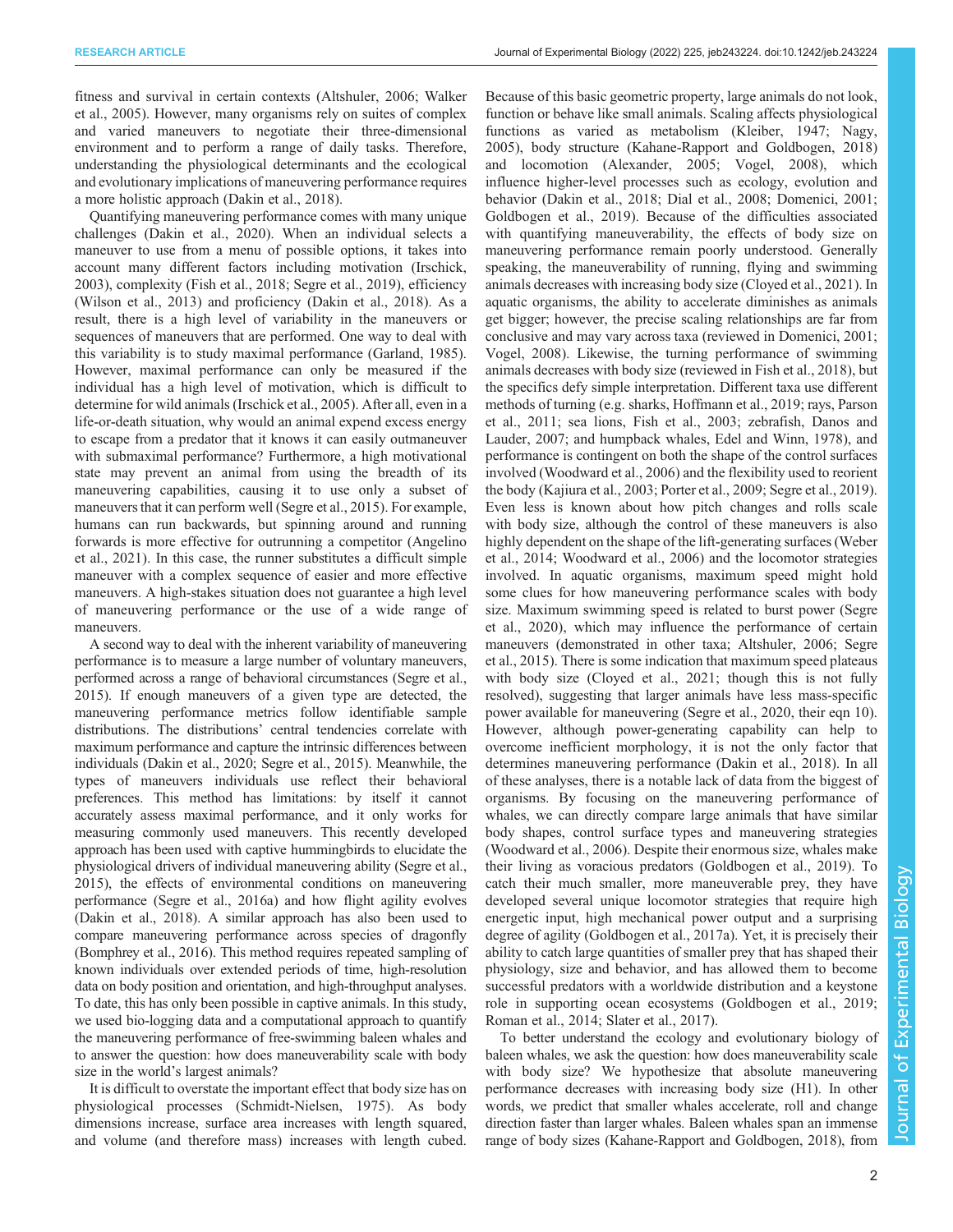the smallest minke whales (5 m, 2000 kg) to the largest blue whales (30 m, 185,000 kg), and we expect that smaller individuals are more maneuverable than larger individuals. This result would not be surprising; however, understanding the baseline relationship between body size and absolute maneuvering performance sets the stage for investigating more nuanced hypotheses about scaling. Specifically, we hypothesize that maneuvering performance scales allometrically with body size (H2). Maneuvering performance is constrained by the differential scaling of muscle force-generating capabilities, surface area of the flippers and flukes, and body dimensions [\(Fish, 2002,](#page-15-0) [2004;](#page-15-0) [Vogel, 2008; Webb and De Buffrénil, 1990\)](#page-16-0). We can use these relationships to create predictions for how accelerations, rolls and direction changes should scale with body mass  $(m)$ , under the assumption of isometry. Particularly, we expect accelerations and turns to scale with  $m^{-1/3}$  and rolling performance to scale with  $m^{-2/3}$ (as derived in the Materials and Methods). However, in baleen whales, many morphological properties scale allometrically, meaning that whales of different sizes have different body shapes (Fig. 1). Whether these allometric scaling relationships cause larger whales to overperform or underperform the maneuvering capabilities predicted by their body size remains an open question. If this was the case, we would expect the scaling coefficients to differ from the values predicted by isometry  $(m^{-1/3}$  and  $m^{-2/3})$ . We also hypothesize that large whales compensate for any limitations on their maneuverability by preferentially using maneuvers that they can perform more effectively (H3). Blue whales execute high-speed turns by banking their body inwards so that they can use lift from their extended flippers and their substantial dorso-ventral flexibility to turn faster [\(Segre et al., 2019\)](#page-16-0). By substituting a simple maneuver that they do not perform well (laterally flexing their body) with a complex sequence of maneuvers that they are adept at performing (rolling inward, pitching-up to take advantage of their dorso-ventral flexibility, rolling back to upright), blue whales behaviorally overcome the limitations of their morphology to increase their turning performance ([Segre et al., 2019](#page-16-0)). We predict that this pattern will extend across species and may depend on body size. Specifically, we want to know whether larger whales use behavioral compensation to overcome morphological constraints and increase their maneuverability.

Finally, we expect the maneuvering performance of large whales to exhibit high variability. Variability caused by morphological differences (both within and across species) may lead to a better understanding of how specific maneuvers are controlled and evolved [\(Dakin et al., 2018\)](#page-15-0). The generalized rorqual body plan is sleek and streamlined, with high-aspect-ratio flippers and flukes [\(Woodward, 2006\)](#page-16-0). However, humpback whales and the more distantly related gray whales have more ellipsoidal bodies and



Fig. 1. Aerial photographs of a blue, fin, sei, humpback, gray, Bryde's and minke whale.

control surfaces with dramatically different shapes. Therefore, we expect humpback whales to perform faster rolls (owing to their much longer flippers) and slower accelerations (owing to their stouter body shape) than other rorqual species ([Edel and Winn,](#page-15-0) [1978; Fish and Battle, 1995](#page-15-0); [Woodward et al., 2006\)](#page-16-0). Other sources of variation may be confounding, such as individual variability in behavior. Rorqual whales will often enter behavioral states where they spend long periods of time focusing on a single task, such as migrating, sleeping, raising juveniles or feeding. This is one of the challenges of using the measure-of-center approach to quantify performance in free-living individuals: short-duration, highresolution tag deployments only capture a snapshot of their life and this may be problematic in animals that spatially and temporally segregate their behaviors. Although the primary purpose of this study is to understand how maneuverability scales with body size in the largest of animals, we also examine some of the explanatory and confounding factors behind the patterns in the data.

# MATERIALS AND METHODS

# Bio-logger data collection

Between 2010 and 2020, we deployed multi-sensor bio-loggers on minke whales (Balaenoptera bonaerensis Burmeister 1867; N=20; West Antarctic Peninsula), inshore Bryde's whales (Balaenoptera edeni Anderson 1879;  $N=6$ ; South Africa), gray whales (Eschrichtius robustus Lilljeborg 1861; N=5; Washington), humpback whales (Megaptera novaeangliae Borowski 1781; N=131; various worldwide locations), sei whales (Balaenoptera borealis Lesson 1828;  $N=2$ ; Falkland Islands), fin whales [Balaenoptera physalus (Linnaeus 1758); N=31; Azores, California and Greenland] and blue whales [Balaenoptera musculus (Linnaeus 1758); N=85; California and Azores]. Over the course of the study, we used three types of bio-logging tags equipped with three-axis accelerometers, three-axis magnetometers and temperature-calibrated depth sensors. DTAGs (v2 and v3; [Johnson and Tyack, 2003\)](#page-15-0) were deployed on humpback, fin and blue whales; Acousonde tags (Greeneridge Sciences; [Burgess,](#page-15-0) [2009\)](#page-15-0) were deployed on humpback and blue whales; and CATS tags (Customized Animal Tracking Solutions; [Goldbogen et al., 2017b\)](#page-15-0) were deployed on all seven species. Sampling frequencies of the instruments varied depending on the tag specifications, but were all above 10 Hz and were decimated in post-processing to 5, 10 or 25 Hz. Additionally, swimming speed was calculated using either flow noise captured by the hydrophones (DTAG and Acousonde) or the background vibrations captured by the high-frequency accelerometers (CATS, using the un-decimated data), and calibrated using the orientation-corrected depth rate method [\(Cade et al., 2018](#page-15-0); [Goldbogen et al., 2006](#page-15-0)). In total, we deployed tags on 280 individuals for a combined 4037 h of recorded data [\(Table 1](#page-5-0)).

Data collection was conducted under permits from the United States National Marine Fisheries Services (16111, 14809, 15271, 19116, 14809, 21476, 14122, 18059, 23095, 19091, 18529, ACA2015-011 and NMS MULTI-2017-007), the Falkland Islands Government (R11.2017 and R23.2018), the South African Department of Forestry, Fisheries, and the Environment (RES 2018/63 2019/57), the Direção Regional dos Assuntos do Mar, Secretaria Regional do Mar, Ciência e Technologia of the Azores, and the Greenland Government. Procedures were approved by all of the relevant institutional animal care and ethics committees.

# Aerial photogrammetry and morphological measurements

Whenever possible, we used remotely operated unoccupied aircraft systems (UASs) to collect aerial images of tagged whales. Over the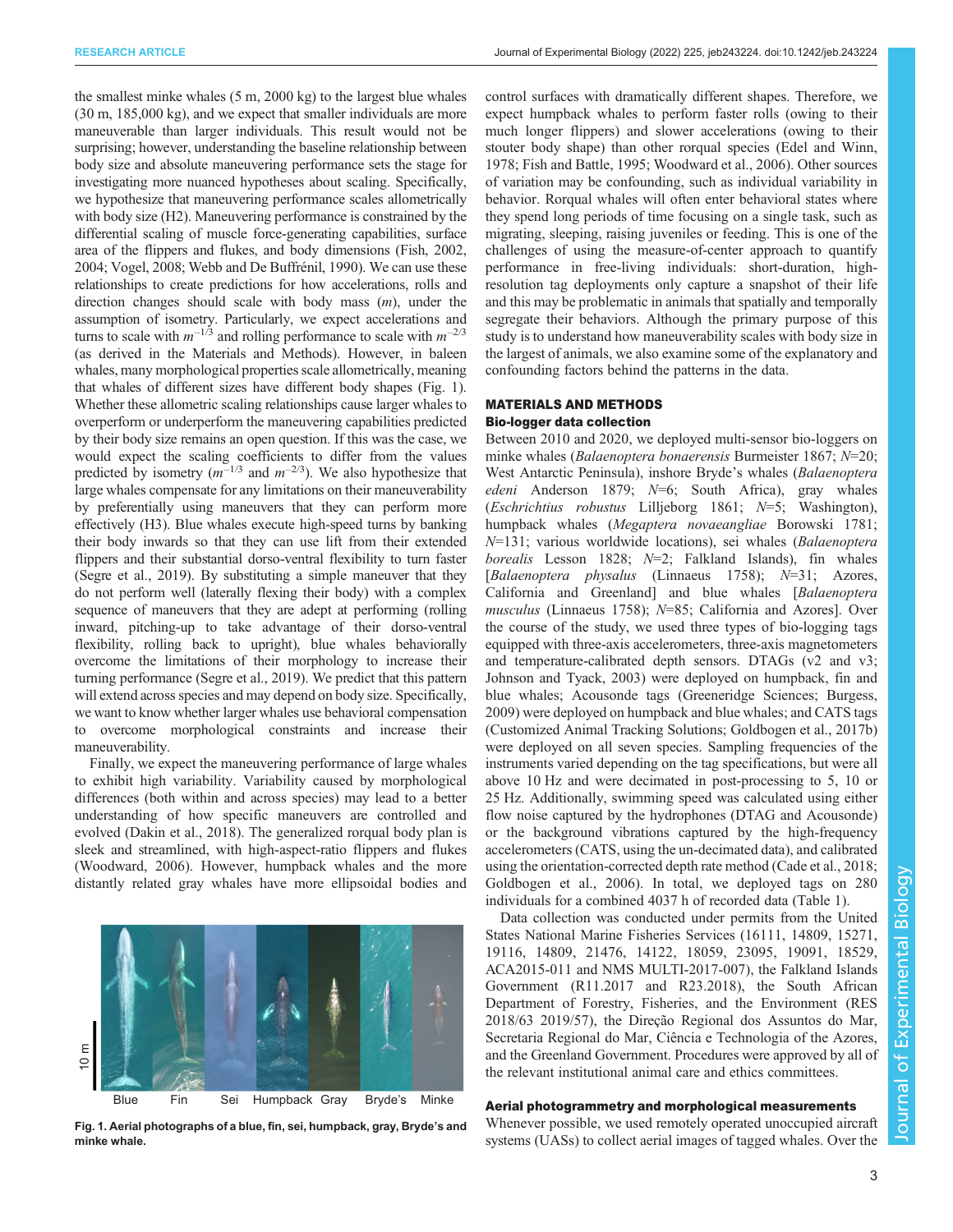<span id="page-5-0"></span>

|  |  |  |  |  |  |  | Table 1. Sample sizes of species and maneuvers |  |
|--|--|--|--|--|--|--|------------------------------------------------|--|
|--|--|--|--|--|--|--|------------------------------------------------|--|

|             |     | Aerially measured whales |           |                 |     | All whales |           |                 |  |  |
|-------------|-----|--------------------------|-----------|-----------------|-----|------------|-----------|-----------------|--|--|
| Species     | No. | Length $(m)$             | Mass (kg) | Maneuvers (no.) | No. | Length (m) | Mass (kg) | Maneuvers (no.) |  |  |
| Minke       | 12  |                          | 4800      | 68.209          | 20  | 8          | 6000      | 107.729         |  |  |
| Bryde's     |     | 14                       | 18.300    | 1217            | 6   | 13         | 14.600    | 5414            |  |  |
| Gray        | 5   | 12                       | 19.500    | 7224            | 5   | 12         | 18.700    | 7224            |  |  |
| Humpback    | 37  | 11                       | 22,900    | 89.067          | 131 | 14         | 39.600    | 278,879         |  |  |
| Sei         | ◠   | 16                       | 22,300    | 2051            | ◠   | 16         | 21.700    | 2051            |  |  |
| Fin         | 6   | 18                       | 36,000    | 6973            | 31  | 21         | 54.600    | 76,110          |  |  |
| <b>Blue</b> | 30  | 22                       | 70.200    | 51.625          | 85  | 25         | 101.300   | 147,868         |  |  |
| Total       | 93  |                          |           | 226,366         | 280 |            |           | 625,275         |  |  |

The first analysis [\(Fig. 3\)](#page-10-0) was conducted using the body lengths of whales that were measured with aerial photogrammetry. The second analysis [\(Fig. 4\)](#page-11-0) was conducted using all of the whales in the study, and assuming a species-average body length estimated with historical data from [Kahane-Rapport and Goldbogen](#page-15-0) [\(2018\)](#page-15-0) and [Lockyer \(1976\).](#page-15-0) For both analyses, body lengths were used to estimate body mass [\(Lockyer, 1976\)](#page-15-0).

decade of the data collection for this project, there have been rapid advancements in UAS technology, and therefore we used many different models with varying capabilities (DJI Phantom 4, DJI Phantom 4P, DJI Inspire 2, FreeFly Alta 6, LemHex-44, Aerial Imaging Solutions APO-42). UASs were equipped with either laser or barometric altimeters. When using the less accurate barometric altimeters, we took photographs of the boats to ground-truth the altimeter readings ([Burnett et al., 2018](#page-15-0); [Durban et al., 2016\)](#page-15-0). We used the altimeter readings and camera parameters to obtain the scale of each photograph. The distance (m) from one corner of the photograph to the diagonally opposite corner is represented by the equation:

$$
L_{\text{diag}} = 2h \tan\left(\frac{\text{FOV}_{\text{diag}}}{2}\right),\tag{1}
$$

where h is the altimeter height (m) and  $FOV_{diag}$  is the diagonal field of view of the camera (rad). This relationship was used to convert measurements of the distance from rostrum to tail notch of each whale, from pixels to meters. Details about the UASs, the piloting methods and the accuracy of measurements can be found in [Table S1](https://journals.biologists.com/jeb/article-lookup/DOI/10.1242/jeb.243224) and in previously published papers ([Durban et al., 2015,](#page-15-0) [2016](#page-15-0); [Gough et al., 2019](#page-15-0); [Torres and Bierlich, 2020\)](#page-16-0). We measured the body lengths of 93 individual whales from all seven species (Table 1).

## Identification of maneuvers

To calculate the body orientation, the accelerometers and magnetometer were first aligned with the body axis of the whale [\(Johnson and Tyack, 2003\)](#page-15-0), and then filtered with a low-pass Butterworth filter designed to remove the fluctuations caused by the fluking motion (forward–backward, cut-off frequency 0.08 Hz, Python3 SciPy implementation, [Segre et al., 2019](#page-16-0); species-average stroke frequencies range from 0.19 to 0.37 Hz, [Gough et al., 2019\)](#page-15-0). The aligned and filtered accelerometers and magnetometer data were used to calculate the globally referenced pitch, roll and heading of the whale [\(Cade et al., 2021; Johnson and Tyack, 2003](#page-15-0)). The speed and depth data were smoothed using a low-pass Butterworth filter designed to remove fluctuations caused by sampling error (forward–backward, cut-off frequency 0.4 Hz; Python3 SciPy implementation; [Segre et al., 2019, 2020\)](#page-16-0).

Using the body orientation and speed data, we identified six types of translational and rotational maneuvers ([Table 2,](#page-6-0) [Fig. S1](https://journals.biologists.com/jeb/article-lookup/DOI/10.1242/jeb.243224)), and from each maneuver we extracted a performance metric that can be compared across individuals and species ([Fig. 2A](#page-6-0); [Segre et al.,](#page-16-0) [2020](#page-16-0)). Forward accelerations were identified by searching for sections of the data where the speed increased from a local minimum

to a local maximum, and where the change in speed was > $0.5 \text{ m s}^{-1}$ . Accelerations at the surface are difficult to measure, owing to the tag repeatedly emerging from the water, and therefore we only included maneuvers where the minimum depth for the entire acceleration was >3 m. From each forward acceleration maneuver we measured the maximum acceleration  $(Acc<sub>max</sub>)$ .

Pitch-down rotations were defined as maneuvers where the globally referenced pitch changed from a local maximum to a local minimum, rotating more than 15 deg downward. To ensure that the whale was rotating in the dorso-ventral plane ( pitching), we only included maneuvers where the whale was rolled upright (|roll| <15 deg) at the time of the maximum rotational velocity. We also included the few pitch-down rotations where the whale was upside down (|roll|>165 deg at the time of the maximum pitching velocity) and where the globally referenced pitch changed more than 15 deg upward while moving from a local minimum to a local maximum. Because roll was inaccurate at extreme pitch angles (owing to the underdefined pitch-roll-heading coordinate system; [Segre et al.,](#page-16-0) [2019\)](#page-16-0), we only included maneuvers where the pitch angle at the time of maximum rotational velocity was between −60 and 60 deg. From each pitch-down rotation we calculated the centripetal acceleration (Pitch $D_{cent \, acc}$ ) at the time of maximum rotational velocity.

Pitch-up rotations were defined as sections of the data where the globally referenced pitch changed from a local minimum to a local maximum, with an upward rotation of more than 15 deg. Again, we only included maneuvers where the whale was rolled upright (|roll| <15 deg) at the time of the maximum rotational velocity. We also included the few pitch-up rotations where the whale was upside down (|roll|>165 deg at the time of the maximum pitching velocity) and where the globally referenced pitch changed more than 15 deg downward while moving from a local maximum to a local minimum. In both cases, we only included maneuvers where the pitch angle was between −60 and 60 deg at the time of maximum rotational velocity. From the pitch-up maneuvers, we calculated the centripetal acceleration (Pitch $U_{\text{cent-acc}}$ ) at the time of maximum rotational velocity.

To identify turns, we searched for sections of the data where the globally referenced yawing velocity (analogous to a change in compass bearing; derived from the body orientation) started at zero, increased and then returned to zero, and where the excursion of the turn was more than 15 deg. To ensure that the whale was turning in a level plane, we only included maneuvers where the pitch at the time of the maximum rotational velocity was between −15 and 15 deg. These turns included both pure-yaw turns (|roll at maximum rotational velocity| <15 or >165 deg) and banked turns (roll at maximum rotational velocity >15 and <165 deg). We measured the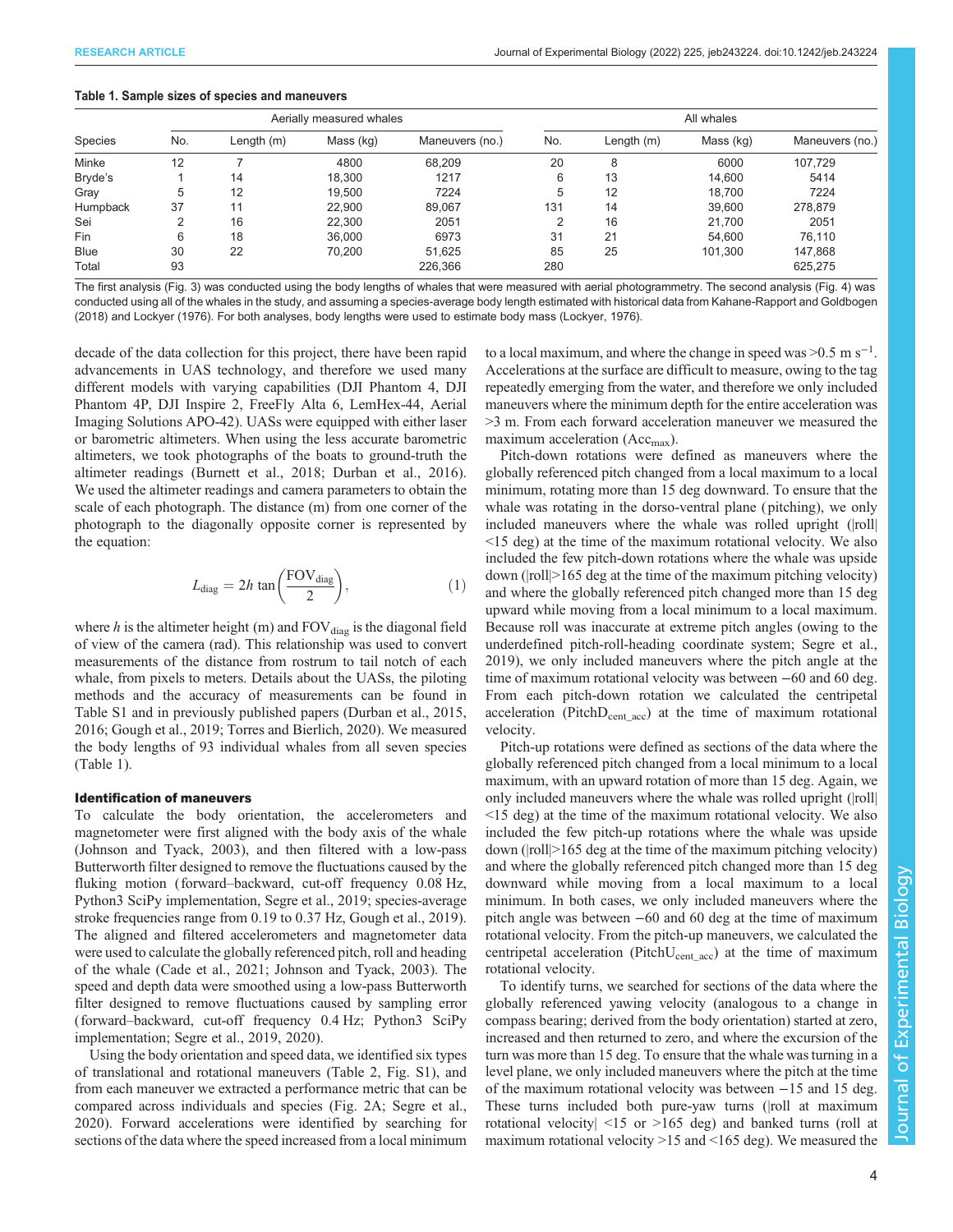| Maneuver                    | Search parameters                                                                                                                                                             | Performance metric                                                            | Units         | Symbol                                 | Prediction               |
|-----------------------------|-------------------------------------------------------------------------------------------------------------------------------------------------------------------------------|-------------------------------------------------------------------------------|---------------|----------------------------------------|--------------------------|
| Forward accelerations       | Start: velocity minimum<br>End: velocity maximum<br>$\Delta$ Velocity >0.5 m s <sup>-1</sup><br>Min. depth >3 m                                                               | Maximum acceleration                                                          | $m s^{-2}$    | $Acc_{max}$                            | $\sim$ m <sup>-1/3</sup> |
| Pitch-down rotations        | Start: pitch maximum<br>End: pitch minimum<br>Degrees rotated <- 15 deg<br>Pitch <sub>max rot yel</sub> $\geq -60$ and <60 deg<br>Roll <sub>max_rot_vel</sub> <15 or >165 deg | Centripetal acceleration ( $V^2r^{-1}$ ) at<br>maximum rotational velocity    | $m s^{-2}$    | PitchD <sub>cent acc</sub>             | $~\sim m^{-1/3}$         |
| Pitch-up rotations          | Start: pitch minimum<br>End: pitch maximum<br>Degrees rotated >15 deg<br>Pitch <sub>max_rot_vel</sub> >-60 and <60 deg<br>Roll <sub>max_rot_vel</sub> <15 or >165 deg         | Centripetal acceleration ( $V^2r^{-1}$ ) at<br>maximum rotational velocity    | $m s^{-2}$    | $\mathsf{PitchU}_{\mathsf{cent\_acc}}$ | ${\sim}m^{-1/3}$         |
| Turns (pure-yaw and banked) | Start: yaw velocity=0 deg $s^{-1}$<br>End: yaw velocity=0 deg $s^{-1}$<br>Degrees rotated >15 deg<br>Pitch $_{\text{max\_rot\_vel}}$ > -15 and <15 deg                        | Centripetal acceleration ( $V^2r^{-1}$ ) at<br>maximum rotational velocity    | $m s-2$       | $AllTurn_{cent\_acc}$                  | ${\sim}m^{-1/3}$         |
| Pure-yaw turns              | Start: yaw velocity=0 deg $s^{-1}$<br>End: yaw velocity=0 deg $s^{-1}$                                                                                                        | Centripetal acceleration ( $V^2r^{-1}$ ) at<br>maximum rotational velocity    | $m s-2$       | YawTurn <sub>cent_acc</sub>            | $~\sim m^{-1/3}$         |
|                             | Degrees rotated>15 deg<br>Pitch <sub>max_rot_vel</sub> >-15 and <15 deg<br>Roll <sub>max_rot_vel</sub> <15 or >165 deg                                                        | Percentage of pure-yaw turns<br>(out of all turns)                            | $\frac{0}{0}$ | YawTurn%                               | $\sim m^0$               |
| Rolls                       | Start: roll velocity=0 deg $s^{-1}$<br>End: roll velocity=0 deg $s^{-1}$<br>Degrees rotated >30 deg<br>Pitch $_{\text{max\_rot\_vel}}$ >-60 and <60 deg                       | Roll index $(0.5\omega^2\theta^{-1}V^{-2})$ at<br>maximum rotational velocity | deg $m^{-2}$  | $\text{Roll}_{index}$                  | $\sim m^{-2/3}$          |

<span id="page-6-0"></span>

| Table 2. Search parameters used to identify the six maneuvers and the seven performance metrics analyzed in this study |  |  |  |
|------------------------------------------------------------------------------------------------------------------------|--|--|--|
|                                                                                                                        |  |  |  |

centripetal acceleration at the time of maximum rotational velocity for all turns (AllTurn<sub>cent\_acc</sub>) and for just the pure yaw turns  $(YawTurn_{cent\_acc}).$ 

To identify rolls, we searched for maneuvers where the rolling velocity (derived from the body orientation) began at zero, increased and then returned to zero, and where the total roll excursion was >30 deg. Because roll was inaccurate at extreme pitch angles, we only included maneuvers where the pitch angle at the time of maximum rolling velocity was between −60 and 60 deg. At the time of maximum rolling velocity, we calculated an index of rolling performance (Rollindex) which accounts for angular acceleration and swimming speed, and is described in detail in the next section.

Finally, the methods used for calculating swimming speed (flow noise; background accelerometer vibrations) are less accurate at lower speeds [\(Cade et al., 2018; Goldbogen et al., 2006\)](#page-15-0). Therefore, we only included forward accelerations where the minimum swimming speed for the entire maneuver was >1 m s<sup>-1</sup>. Likewise, we only included pitch-changes, turns and rolls where the swimming speed at the time of maximum rotational velocity was  $>1 \text{ m s}^{-1}$ .

### Selection of performance metrics

For each category of maneuver, we selected a performance metric designed to: (1) reflect the physical forces required to change speed or direction; (2) benchmark the performance of maneuvers even if they have variations in shape and trajectory; and (3) compare performance across individuals and species (Fig. 2, Table 2). For forward acceleration maneuvers, the metric was simply maximum acceleration ( $Acc_{max}$  in m s<sup>-2</sup>). Because of Newton's second law, maximum acceleration is directly proportional to the maximum



Fig. 2. Pure-yaw turning performance decreases with body size in baleen whales. (A) A blue whale performs a single yawing turn to the right. V, velocity; r, radius. (B) Over the course of a 29 h tag deployment, the same blue whale performed 700 pure-yaw turns, with a median centripetal acceleration of 0.06 m s<sup>-2</sup>. (C) The median centripetal acceleration produced during pure-yaw turns decreases with body size across seven species of large whales.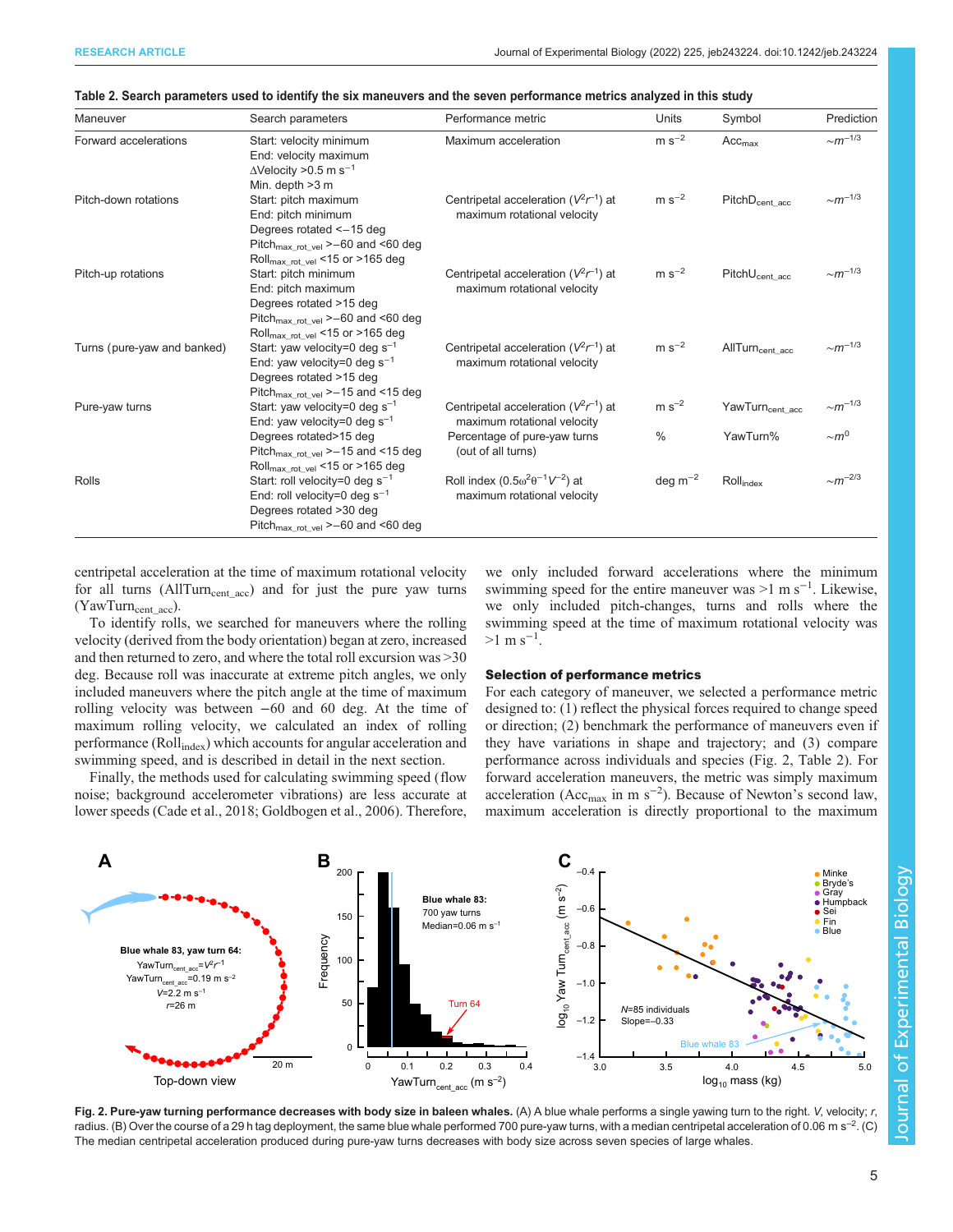propulsive forces produced by the fluke strokes:

$$
a = \frac{F}{m},\tag{2}
$$

where  $F$  is force,  $m$  is mass and  $a$  is acceleration. For rotations such as pitch changes and turns, we measured centripetal acceleration (PitchD<sub>cent\_acc</sub>, PitchU<sub>cent\_acc</sub>, AllTurn<sub>cent\_acc</sub>, YawTurn<sub>cent\_acc</sub>, all in m s−<sup>2</sup> ). Like forward acceleration, centripetal acceleration is proportional to the amount of force that can be directed radially inward to affect the turn, and whales use their flippers and body flexion to produce and orient the centripetal force ([Segre et al.,](#page-16-0) [2019](#page-16-0)). The centripetal acceleration (rad  $s^{-2}$ ) can be expressed in two ways:

$$
\alpha_{\text{cent}} = \frac{V^2}{r} = V\omega, \tag{3}
$$

where V is translational velocity (or swimming speed; m s<sup>-1</sup>), r is radius (m) and  $\omega$  is angular velocity (rad s<sup>-1</sup>). The first formulation demonstrates the trade-off between translational velocity and the radius of a turn: for a given amount of centripetal force, the whale must sacrifice speed to perform a tighter turn, or vice versa. This makes centripetal acceleration an ideal metric for comparing turns with different speeds and trajectories, in order to benchmark how much radially directed force a whale can produce. The second formulation is the method we used to calculate centripetal acceleration: by multiplying translational velocity with angular velocity at the time of the maximum angular velocity.

Finally, comparing long-axis rolls requires a different type of performance metric. Long-axis rolls performed at speed are executed by using the extended flippers to generate asymmetrical lift (i.e. one flipper angled down, the other flipper angled up; [Segre](#page-16-0) [et al., 2016b](#page-16-0)). The angular acceleration of a roll  $(\alpha_{roll}$  in rad s<sup>-2</sup>) is influenced by the posture and the hydrodynamic properties of the flippers, the moment of inertia of the body  $(I \text{ in } kg \text{ m}^2)$  and the translational velocity ( $V$  in m s<sup>-1</sup>):

$$
\alpha_{\text{roll}} = \frac{1}{I} R_{\text{force}} \rho A C_{\text{L}} V^2. \tag{4}
$$

The posture of the flippers is reflected by the variable  $R_{\text{force}}$ , which is the radius at which the lifting force is applied (in meters). This takes into account the angle of the flippers, the length of the flippers and the radius of the body. The hydrodynamic properties include the planform area of the flipper  $(A \text{ in } m^2)$ , the coefficient of lift  $(C<sub>L</sub>$ , which accounts for the angle of attack) and the density of water  $(\rho)$ . The complete derivation of this equation can be found in [Segre et al. \(2016b,](#page-16-0) their eqn A1) and is shown in the Supplementary Materials and Methods. Eqn 4 illustrates how angular rolling acceleration  $(a_{roll})$  are heavily influenced by translational velocity  $(V)$ . Therefore, a performance metric for rolls must measure acceleration while accounting for the fact that it is much easier to roll at faster swimming speeds. The metric we selected to illustrate the 'difficulty' of performing a roll is:

$$
\text{Roll}_{\text{index}} = \frac{\alpha_{\text{roll}}}{V^2} = \frac{\omega_{\text{roll}}^2}{2\theta_{\text{roll}}V^2}.
$$
 (5)

Because angular accelerations are difficult to measure and prone to propagative error ([Segre et al., 2015\)](#page-16-0), we chose to measure angular velocity ( $\omega_{\text{roll}}$  in rad s<sup>-1</sup>) and the roll excursion ( $\theta_{\text{roll}}$  in rad) instead. Roll<sub>index</sub> (converted to deg m<sup>-2</sup> for legibility) can be used to compare rolls of different angular excursions performed across a range of swimming speeds.

#### Data aggregation

For each of the metrics associated with the six maneuvers, an individual's performance follows a right-skewed distribution (similar to a lognormal distribution). To benchmark the performance of individual whales, we took the median value of all of the observations recorded for each metric [\(Fig. 2](#page-6-0)B). Although there has long been a focus on estimating maximum performance, this is not a reliable metric for complex and voluntary behaviors [\(Dakin et al., 2020\)](#page-15-0). Instead, a measure of the center captures the intrinsic differences between individuals, even if the sample sizes are small and if the animals do not achieve their true maximum performance during the sample period ([Dakin et al., 2020\)](#page-15-0). We used the median as the measure of center, because it is robust to potential outliers, which are likely due to artifacts in the sensor data ([Segre](#page-16-0) [et al., 2015\)](#page-16-0).

To ensure that the sample median was an accurate estimate of an individual's performance, for each maneuver we only included whales that performed that maneuver more than 30 times. To arrive at this number, we conducted a simulation [\(Fig. S2A](https://journals.biologists.com/jeb/article-lookup/DOI/10.1242/jeb.243224)) with the assumption that the performance metrics were lognormally distributed. From a standard lognormal distribution representing a whale's 'true' performance capabilities, we randomly sampled with predefined sample sizes (range: 1 to 100) to represent the 'observed' performance, calculated the median and bootstrapped 95% confidence intervals. We performed 500 iterations for each predefined sample size, and then calculated the percentage of iterations where the 'observed' 95% confidence interval overlapped the 'true' median of the original lognormal distribution. We found that as sample size increased, the percentage of iterations where the 'observed' confidence intervals overlapped the 'true' median increased, stabilizing around 30 iterations [\(Fig. S2A\)](https://journals.biologists.com/jeb/article-lookup/DOI/10.1242/jeb.243224).

We performed a similar analysis for the percentage of yaw-turns used out of the total number of turns used (YawTurn%), a metric of an individual whale's behavior. Because every turn is classified as either a pure-yaw turn or a banked turn, we repeated our subsampling analysis by randomly drawing from a Bernoulli distribution (with predefined sample sizes ranging from 1 to 100). Again, we found that beyond 30 observations, a high percentage of the 'observed' confidence intervals included the 'true' median of the original distribution.

Thus, for each maneuver we only included whales that performed that maneuver more than 30 times. However, after completing the scaling analysis described below, we reanalyzed the entire dataset using cut-offs of 50 and 100 observations per maneuver. Although this resulted in more individuals being excluded from the analysis, the general findings did not change.

### Repeatability of metrics

First, we needed to confirm that the performance metrics we measured were repeatable: an important requirement for being able to draw conclusions about how fixed traits (such as body size) affect highly variable traits (such as maneuvering performance; [Dakin](#page-15-0) [et al., 2020\)](#page-15-0). If a performance metric is not repeatable across different days, then it cannot be used to describe an innate quality of an individual. To measure whether the performance metrics we selected were repeatable, we found 99 individuals in our dataset that had deployments spanning multiple days (range: 2–5 days). Of these whales, 20 had multiple tag deployments, including eight individuals where the deployments occurred in different years. For each calendar day, we calculated the median values for the six performance metrics and we calculated the YawTurn%. We only included daily medians that had >30 observations ([Fig. S2](https://journals.biologists.com/jeb/article-lookup/DOI/10.1242/jeb.243224)), but we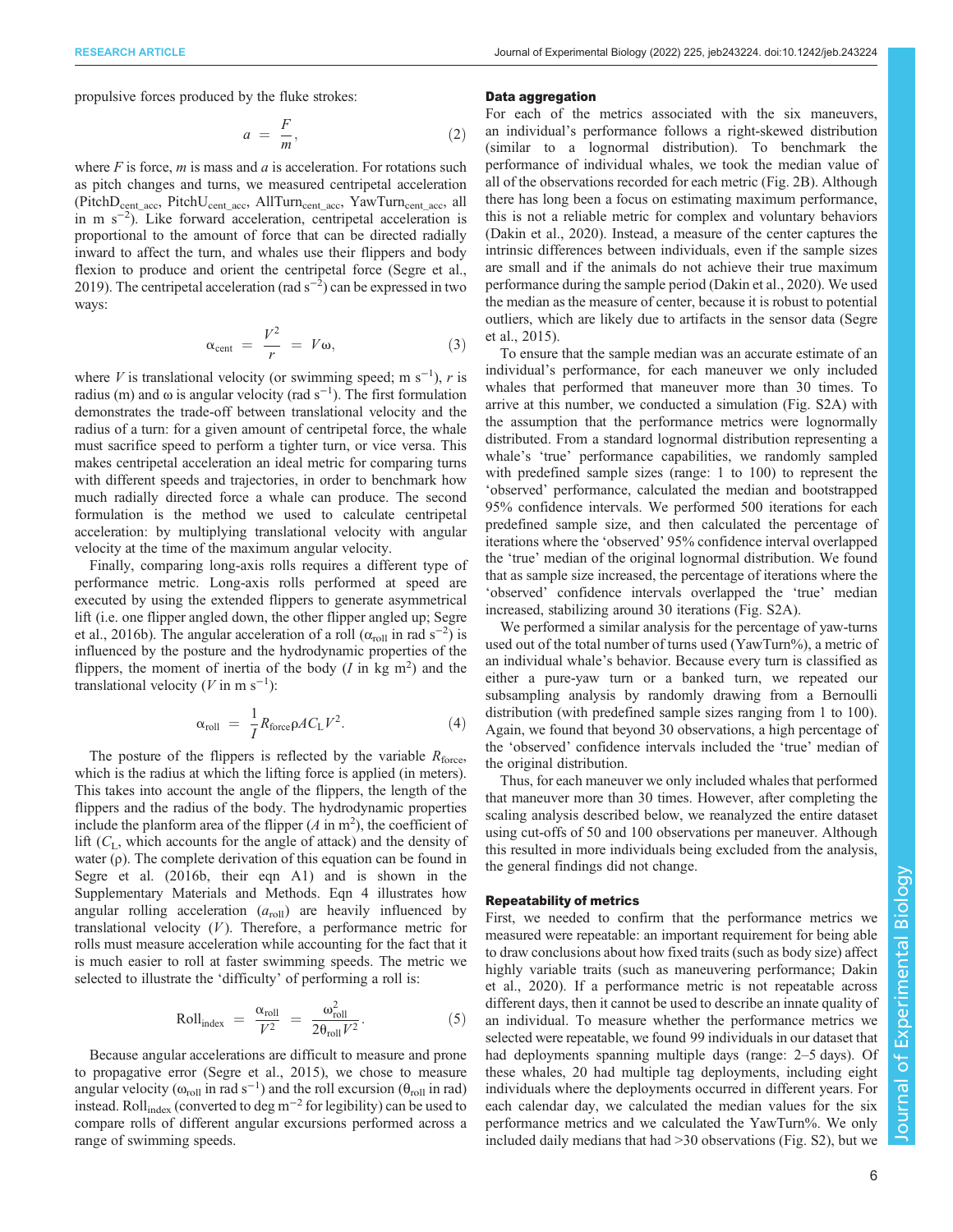did not otherwise account for time of day or duration of deployment, both factors that would likely result in more repeatable median values if they were standardized. We then used a repeated-measures ANOVA (AnovaRM in the Python 3 'statsmodels' package; [Seabold and Perktold, 2010\)](#page-16-0) with individual as the subject and day number as a within-subject factor to determine whether there were any significant differences between different days. We performed separate ANOVAs for whales that had deployments spanning two, three and four calendar days, and used a Bonferroni correction to account for multiple comparisons ( $\alpha$ =0.002).

Another method of quantifying repeatability is the intra-class correlation coefficient (ICC), which is defined as the proportion of variation owing to differences among individuals ([Nakagawa and](#page-16-0) [Schielzeth, 2010](#page-16-0); [Segre et al., 2015\)](#page-16-0). Owing to sample size considerations, we were only able to calculate the ICC for humpback whales and we were limited to only using two days per individual  $(N=39)$  to 44, depending on the metric).

#### Body mass estimates

Body masses were estimated from body lengths [\(Table 1](#page-5-0)) using the species-specific equations found in [Lockyer \(1976\).](#page-15-0) For each individual that was photographed by UAS, we estimated body mass using aerially measured body lengths ('aerially measured whales';  $N=93$ ). For all individuals, we calculated body mass using speciesaverage body length estimated from historical data ('all whales'; N=280; data from [Kahane-Rapport and Goldbogen, 2018; Lockyer,](#page-15-0) [1976](#page-15-0)).

#### Scale dependent predictions of maneuvering performance

We used simple physics-based models to create predictions for how body mass (m) should affect maneuvering performance, with the assumption of geometric isometry. Under expectations of isometry, forward acceleration should scale with  $m^{-1/3}$  ([Vogel, 2008\)](#page-16-0). Starting with Newton's second law (Eqn 2), force scales with muscle crosssectional area  $(F\sim l^2)$ , and body mass scales with body length cubed  $(m \sim l^3)$ :

$$
\text{Acc}_{\text{max}} = \frac{F}{m} \sim \frac{l^2}{l^3} \text{ or } \frac{1}{l} \text{ or } \frac{1}{m^{1/3}}. \tag{6}
$$

Centripetal acceleration ( $\alpha_{\text{cent}}$ ) is the metric for pitch changes and turns  $(PitchD_{cent\_acc}, PitchU_{cent\_acc}, AllTurn_{cent\_acc},$ YawTurn<sub>cent\_acc</sub>), and under isometric assumptions it is predicted to scale with  $m^{-1/3}$ . The derivation starts with Eqn 3, and assumes that all of the whales are swimming at the same translational velocity ( $V$ =constant across sizes), meaning that  $\alpha_{cent}$  scales with the inverse of radius:

$$
\alpha_{\text{cent}} = \frac{V^2}{r} \sim \frac{1}{r}.\tag{7}
$$

The direct relationship between the length of an arc and its radius (for a given subtended angle) suggests that the radius of a turn scales with body length (r∼l):

$$
\alpha_{\text{cent}} \sim \frac{1}{r} \text{ or } \frac{1}{l} \text{ or } \frac{1}{m^{1/3}}.
$$
 (8)

Rolling performance is predicted to scale with  $m^{-2/3}$ . The derivation begins with Eqn 5, and then Eqn 4 is substituted for angular rolling acceleration  $(\alpha_{roll})$ :

$$
Roll_{index} = \frac{\alpha_{roll}}{V^2} = \frac{1}{I} R_{force} \rho A C_L.
$$
 (9)

Density ( $\rho$ ) and the coefficient of lift ( $C_L$ ) are constant across scale, leaving the scaling relationship:

$$
Roll_{index} \sim \frac{R_{force}A}{I}.
$$
 (10)

The radius at which the lifting force (a combination of flipper length and body radius) is applied scales with length ( $R_{\text{force}} \sim l$ ), while the flipper area scales with length squared  $(A \sim l^2)$ . Meanwhile, the moment of inertia  $(I)$  of a cylinder about its long axis is:

$$
I_{\text{cylinder}} = \frac{1}{2} m R_{\text{body}}^2.
$$
 (11)

Body mass scales with body length cubed  $(m \sim l^3)$ , while the radius of the body ( $R_{\text{body}}$ ) scales with length ( $R_{\text{body}} \sim l$ ). Therefore, the moment of inertia scales with length to the fifth (I∼I<sup>5</sup>). Although ellipsoids and conical models of the whale body have different moments of inertia, the scaling relationship remains the same ([Segre](#page-16-0) [et al., 2016b](#page-16-0)). The end result is that  $Roll_{index}$  scales as follows:

Roll<sub>index</sub> 
$$
\sim \frac{R_{\text{force}}A}{I}
$$
 or  $\frac{ll^2}{I^5}$  or  $\frac{1}{l^2}$  or  $\frac{1}{m^{2/3}}$ . (12)

Finally, although we did not make specific predictions for how YawTurn% should scale with body mass, a reasonable null model is that it stays constant  $(m^0)$ .

## Statistical analysis

First, we calculated the effects of scaling on maneuvering performance using only the whales with aerial measurements of body size [\(Fig. 2C](#page-6-0)). We calculated the relationship between the  $log_{10}$  of the body mass and the  $log_{10}$  of each of the six performance metrics with a series of linear regressions (OLS in the Python 3 'statsmodels' package; [Seabold and Perktold, 2010](#page-16-0)). We originally used linear mixed-effects models (MixedLM in the 'statsmodels' package; with species as a random effect; [Seabold and Perktold,](#page-16-0) [2010\)](#page-16-0), but in all cases the variance owing to the species factor was low (with 95% confidence intervals overlapping 0). The results obtained from both statistical models were similar. Using ordinary least squares (OLS) regression, we calculated the slope and the 95% confidence intervals of the slope. If the slope predicted by the physics-based scaling models fell within the 95% confidence intervals of the regression line, we considered the differences to be non-significant. Next, we used a similar statistical analysis (OLS linear regressions after trying linear mixed models) to calculate the effects of scaling for all of the whales in the study, using the speciesaverage mass derived from historical whaling data. We decided to perform the two analyses separately so that we would not mix and match estimates of body mass.

Generally, as lunge-feeding rorquals increase in body size, their dependence on krill increases ([Nemoto, 1970](#page-16-0)). However, the relationship between prey type and body size in our dataset was more complex (krill feeders: minke, humpback, sei, fin, blue; fish feeders: Bryde's, humpback, fin; ghost shrimp: gray). To measure how behavior influences maneuvering performance, we focused on the humpback whale data because of the clear delineations in prey types. Out of the 131 humpback whales in the study, we had prey information for 123 individuals that were feeding. We used t-tests (Python3 'scipy' package; [Virtanen et al., 2020](#page-16-0)) to determine whether there was a difference in performance metrics between whales that were feeding on fish or on krill. We used Bonferroni corrections to account for multiple comparisons ( $\alpha$ =0.007).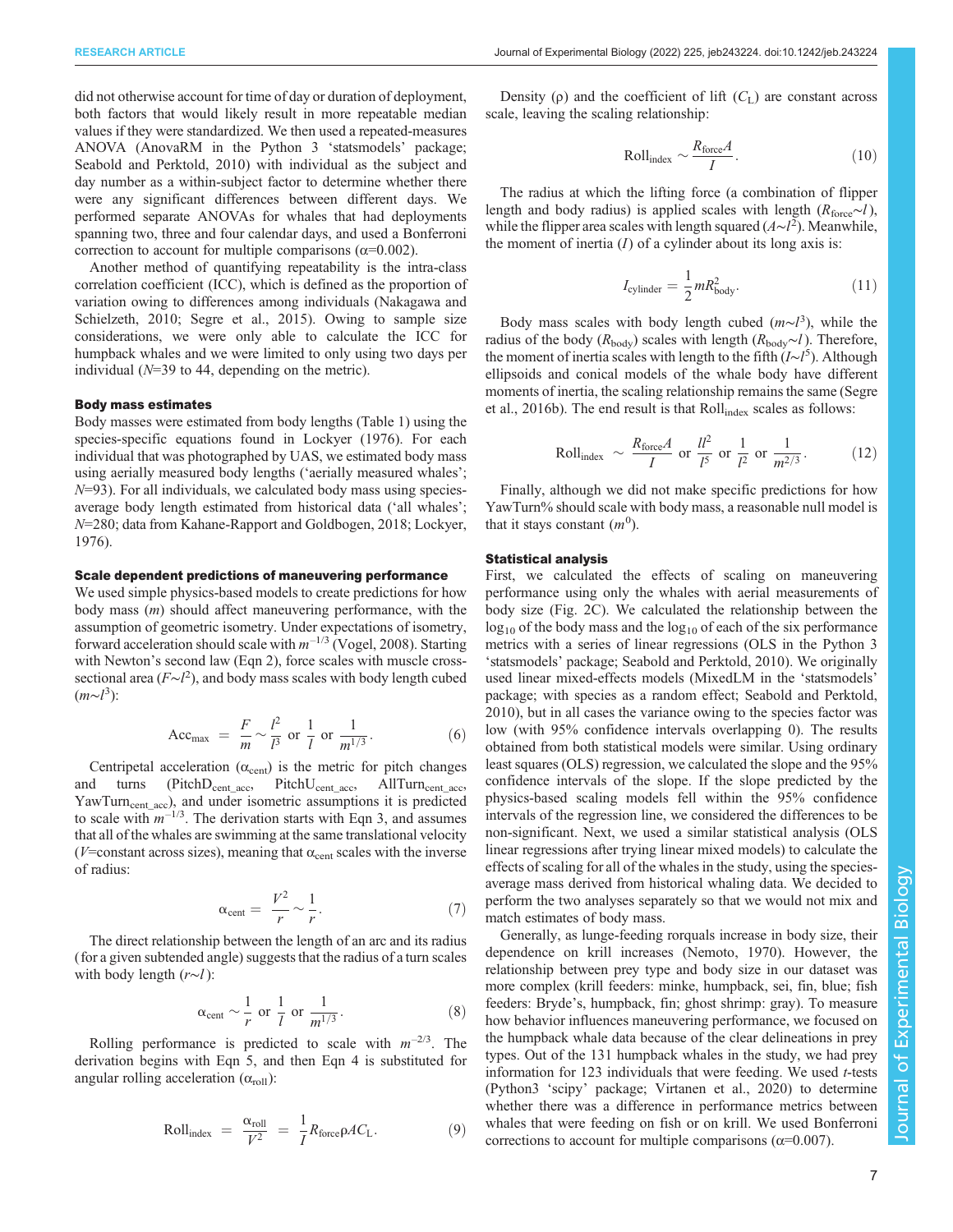|  |  | Table 3. Summary statistics for the seven performance metrics analyzed in this study |  |  |
|--|--|--------------------------------------------------------------------------------------|--|--|
|--|--|--------------------------------------------------------------------------------------|--|--|

| Species     | Acc <sub>max</sub><br>$(m s^{-2})$ | $PitchD_{cent \; acc}$<br>$(m s^{-2})$ | $PitchU_{cent \ acc}$<br>$(m s^{-2})$ | AllTurn <sub>cent acc</sub><br>$(m s^{-2})$ | YawTurn <sub>centacc</sub><br>$(m s^{-2})$ | $Roll_{index}$<br>$(\text{deg m}^{-2})$ | YawTurn%<br>$(\% )$ |
|-------------|------------------------------------|----------------------------------------|---------------------------------------|---------------------------------------------|--------------------------------------------|-----------------------------------------|---------------------|
| Minke       | 0.25(0.16, 0.41)                   | 0.18(0.12, 0.23)                       | 0.18(0.08, 0.34)                      | 0.17(0.09, 0.24)                            | 0.14(0.08, 0.22)                           | 0.12(0.06, 0.32)                        | 82 (68, 93)         |
| Bryde's     | 0.11(0.10, 0.15)                   | 0.13(0.11, 0.14)                       | 0.09(0.07, 0.12)                      | 0.11(0.06, 0.21)                            | 0.11(0.06, 0.21)                           | 0.10(0.06, 0.15)                        | 91 (87, 97)         |
| Gray        | 0.16(0.15, 0.19)                   | 0.08(0.07, 0.12)                       | 0.04(0.02, 0.07)                      | 0.06(0.05, 0.07)                            | 0.05(0.04, 0.06)                           | 1.13(1.01, 1.38)                        | 76 (62, 84)         |
| Humpback    | 0.15(0.07, 0.49)                   | 0.18(0.09, 0.36)                       | 0.11(0.05, 0.38)                      | 0.11(0.04, 0.55)                            | 0.09(0.04, 0.17)                           | 0.20(0.06, 0.92)                        | 78 (30, 100)        |
| Sei         | 0.13(0.13, 0.13)                   | 0.12(0.08, 0.10)                       | 0.08(0.05, 0.06)                      | 0.10(0.09, 0.11)                            | 0.08(0.07, 0.10)                           | 0.49(0.18, 0.80)                        | 75 (68, 83)         |
| Fin         | 0.14(0.05, 0.26)                   | 0.13(0.07, 0.22)                       | 0.10(0.04, 0.24)                      | 0.11(0.05, 0.30)                            | 0.10(0.05, 0.36)                           | 0.08(0.04, 0.25)                        | 70 (34, 95)         |
| <b>Blue</b> | 0.14(0.07, 0.27)                   | 0.12(0.05, 0.20)                       | 0.11(0.05, 0.39)                      | 0.09(0.04, 0.20)                            | 0.06(0.03, 0.10)                           | 0.07(0.04, 0.20)                        | 61(20, 88)          |

The species mean of individual medians is presented, along with the range of individual medians (in parentheses). The data for all whales (unmeasured and measured) are shown.

#### RESULTS

We measured a total of 625,275 maneuvers from 280 individual whales ([Table 1](#page-5-0)) over the course of 4037 deployment hours. There was a relatively even distribution of forward accelerations, pitch changes, turns and rolls (range: 109,050 rolls to 154,914 pitch-down rotations). Summary statistics for the seven performance metrics analyzed in this study are presented in Table 3. A total of 226,366 maneuvers were measured from 93 individual whales that were aerially photographed. Again, there was a relatively even distribution across the different types of maneuvers (range: 36,728 rolls to 58,133 pitch-down rotations).

#### Repeatability of metrics

Our first measure of repeatability tested for differences in median performance between multiple calendar days (99 individuals). There was no significant difference for  $Acc_{\text{max}}$ , Pitch $D_{\text{cent\_acc}}$ , Pitch $U_{cent}$ <sub>acc</sub>, Roll<sub>index</sub> and YawTurn% [\(Table S2](https://journals.biologists.com/jeb/article-lookup/DOI/10.1242/jeb.243224)). There was a significant difference between days for AllTurn<sub>cent acc</sub> and YawTurn<sub>cent acc</sub>, but only for whales that had deployments spanning 2 days.

Our second method of quantifying repeatability used the ICC to test for repeatability in humpback whales (39 to 44 individuals; using the first two calendar days of the deployment). For humpback whales, all seven performance metrics were considered repeatable (95% confidence intervals not overlapping 0), with two metrics (Acc<sub>max</sub>, PitchU<sub>cent\_acc</sub>) classified as highly repeatable (>70%), two metrics (Pitch $D_{cent\_acc}$ , Roll<sub>index</sub>) classified as moderately repeatable  $(40-70%)$  and three metrics (YawTurn%, YawTurn<sub>cent acc</sub>, AllTurn<sub>cent acc</sub>) classified as having low repeatability (<40%; [Segre et al., 2015](#page-16-0)).

### Scaling of maneuvering performance

Under expectations of isometry, forward acceleration  $(Acc<sub>max</sub>)$  was expected to scale with  $m^{-1/3}$  (scaling coefficient  $\alpha = -0.33$ ). For aerially measured whales, the scaling coefficient was significantly different than predicted ( $\alpha = -0.17$ ,  $N=82$ ; [Fig. 3](#page-10-0)A). For all of the whales in the study, the scaling coefficient was also significantly different than predicted ( $\alpha$ =−0.16, N=262; [Fig. 4A](#page-11-0)).

Centripetal acceleration was the metric for pitch changes and turns  $(PitchD_{cent_{acc}},$  Pitch $U_{cent\_acc},$  AllTurn<sub>cent\_acc</sub>, YawTurn<sub>cent acc</sub>), and under isometric assumptions it was predicted to scale with  $m^{-1/3}$  ( $\alpha = -0.33$ ). For both aerially measured whales ( $\alpha = -0.21$ ,  $N = 88$ ; [Fig. 3](#page-10-0)B) and all whales  $(\alpha=-0.14, N=269;$  [Fig. 4B](#page-11-0)), the scaling coefficient for PitchD<sub>cent acc</sub> was significantly different than predicted. For aerially measured whales, the scaling coefficient for  $PitchU_{cent,acc}$ was not significantly different than predicted ( $\alpha$ =−0.23, N=86; [Fig. 3C](#page-10-0)); however, for all of the whales in the study it was

significantly different than predicted ( $\alpha = -0.11$ ,  $N = 264$ ; [Fig. 4](#page-11-0)C). For AllTurn<sub>cent\_acc</sub>, the scaling coefficients for both aerially measured whales ( $\alpha = -0.24$ ,  $N=89$ ; [Fig. 3D](#page-10-0)) and all whales  $(\alpha=-0.20, N=267; Fig. 4D)$  $(\alpha=-0.20, N=267; Fig. 4D)$  $(\alpha=-0.20, N=267; Fig. 4D)$  were significantly different than the predicted values. Meanwhile, for both aerially measured whales ( $\alpha$ =−0.33, N=85; [Fig. 3](#page-10-0)E) and all of the whales ( $\alpha$ =−0.29, N=252; [Fig. 4](#page-11-0)E), the scaling coefficient for  $YawTurn_{cent}$  acc was not significantly different from the predicted values.

Rolling performance was predicted to scale with  $m^{-2/3}$ ( $\alpha$ =−0.66). For both aerially measured whales ( $\alpha$ =−0.34, N=80; [Fig. 3F](#page-10-0)) and all whales ( $\alpha = -0.31$ ,  $N = 253$ ; [Fig. 4](#page-11-0)F), the scaling coefficient for Roll<sub>index</sub> was significantly different than predicted. Sei whales and gray whales were not included in the analysis of rolls, as they had extremely high performance that was likely caused by their unique feeding behaviors. The proportion of pure-yaw turns used was predicted to stay constant across body sizes  $(\alpha=0)$ . However, for both aerially measured whales and all of the whales in the study, YawTurn% scaled negatively with body mass. For both aerially measured whales ( $\alpha = -0.15$ ,  $N = 89$ ; [Fig. 3](#page-10-0)G) and for all of the whales in the study ( $\alpha = -0.22$ ,  $N=267$ ; [Fig. 4G](#page-11-0)), the scaling coefficients were significantly different than zero. The scaling coefficients and 95% confidence intervals for the scaling coefficients are shown in [Figs 3](#page-10-0) and [4.](#page-11-0)

## Effects of behavior on maneuvering performance

In humpback whales, behavioral traits affected individual maneuvering performance ([Table 4\)](#page-11-0). Compared with fish-feeders, krill-feeding humpback whales used higher performance accelerations ( $P<0.001$ ) and pitch-up rotations ( $P<0.001$ ). There was no significant difference between pitch-down rotations  $(P=0.011)$ , turns  $(P=0.049)$ , yaw turns  $(P=0.070)$  and proportion of turns used  $(P=0.730)$ . Fish-feeding whales rolled faster than krill-feeding whales, but this difference was not significant when the Bonferroni correction was applied  $(P=0.009)$ .

#### **DISCUSSION**

Maneuverability remains one of the most important and least understood aspects of locomotion. Animals rely on their maneuvering performance to catch prey, escape predators and defend territories ([Altshuler, 2006](#page-15-0); [Walker et al., 2005](#page-16-0); [Wilson](#page-16-0) [et al., 2015\)](#page-16-0). Yet, because of the challenges involved with measuring maneuvering performance in the wild, little is known about this essential life function. In this study, we used bio-logging data, aerial photogrammetry and a high-throughput approach to study the maneuvering performance of free-swimming baleen whales, with the purpose of answering the question: how does maneuvering performance scale with body size in the world's largest swimming animals?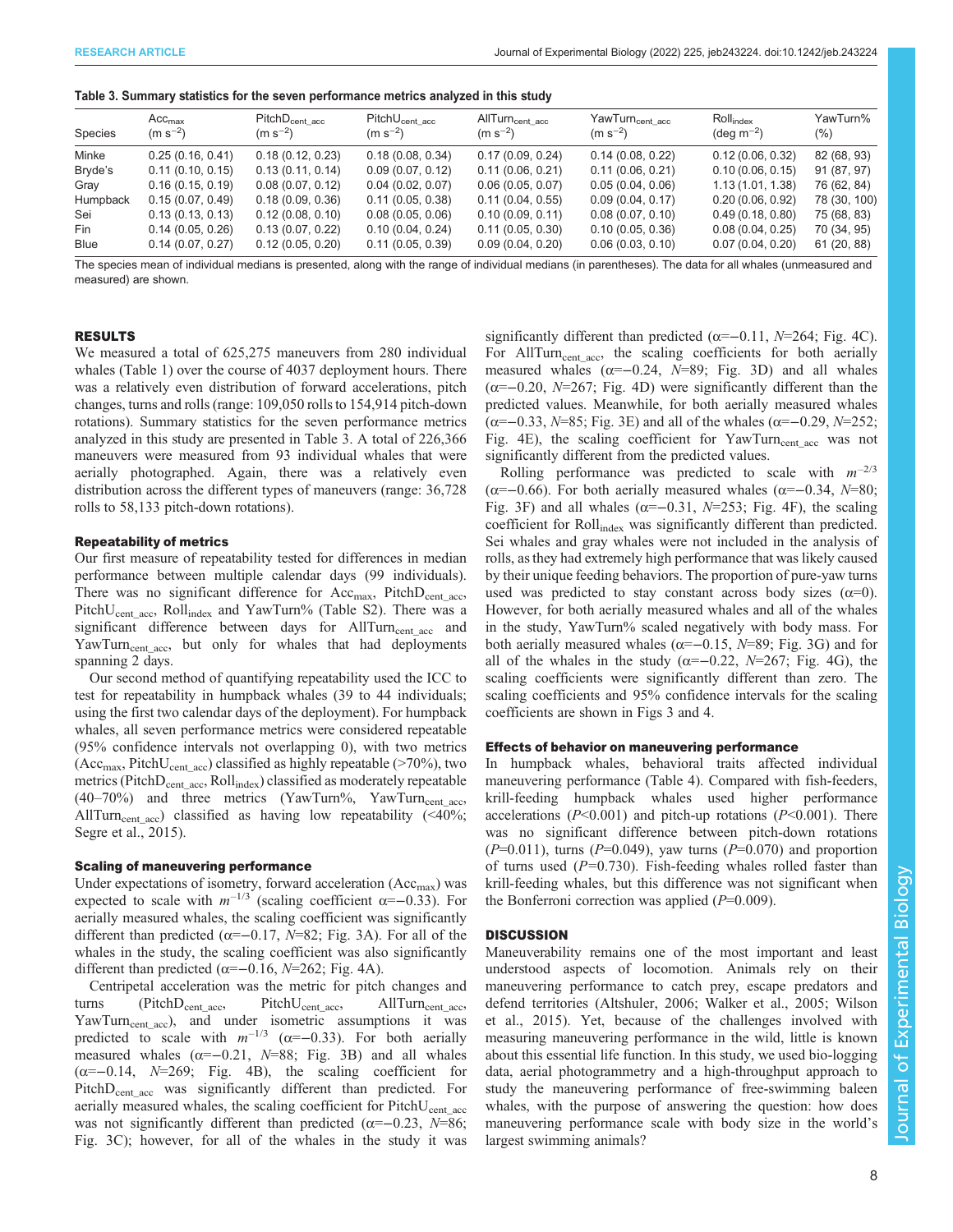<span id="page-10-0"></span>

Fig. 3. Large whales exhibit positive allometry of maneuvering performance. (A-G) The relationship between seven metrics of maneuvering performance and body mass (for aerially measured individuals) for seven species of whale. The predicted scaling relationships (dashed line), calculated scaling relationships (solid line; 95% CI of slope shown in gray), sample size and scaling coefficient  $(\alpha)$  are shown (significantly different  $\alpha$  are shown in red). Performance for forward accelerations (A), pitch-down rotations (B), turns (D) and rolls (F) exhibit positive allometry. Performance for pitch-up rotations (C) and yaw turns (E) are not significantly different than isometric predictions. When unmeasured whales are included in the analysis, similar results are obtained ([Fig. 4](#page-11-0)). Percentage of yaw turns used (G) decreases with body mass. Species average body lengths are shown to scale (H). Owing to their unique feeding behaviors, sei and gray whales were not included in the roll analysis (see [Fig. S4A](https://journals.biologists.com/jeb/article-lookup/DOI/10.1242/jeb.243224) for a version that includes these species).

### Quantifying maneuverability in free-swimming whales

To quantify the maneuvering performance of baleen whales, we used a recently developed method that involves measuring the central tendencies of many voluntary maneuvers, performed across a range of behavioral circumstances ([Dakin et al., 2018](#page-15-0); [Segre et al.,](#page-16-0) [2015](#page-16-0)). The measure-of-center captures the intrinsic differences between individuals and is correlated with maximum performance, even if the animals do not achieve their true maximum performance during the sample period [\(Dakin et al., 2020](#page-15-0)). This method requires that the sample size for each individual is large enough (>30 per our analysis; [Fig. S2\)](https://journals.biologists.com/jeb/article-lookup/DOI/10.1242/jeb.243224), and that the central tendencies are repeatable (more variation between individuals than within individuals; [Nakagawa and Schielzeth, 2010; Segre et al., 2015](#page-16-0)).

This study represents the first time that this approach has been applied to free-ranging animals. Previous experiments used this method to quantify the maneuvering performance of hummingbirds

flying in a large cage [\(Dakin et al., 2018;](#page-15-0) [Segre et al., 2015, 2016a\)](#page-16-0). The experimental design of those studies was ideal for measuring repeatability (i.e. multiple trials conducted in similar environmental conditions over several weeks). However, those studies also found that not all maneuvers in the hummingbird repertoire were adequately sampled or repeatable in the artificial conditions provided (i.e. vertical flight performance; [Segre et al., 2015\)](#page-16-0). In this study we expected to find much higher variability within individuals, owing to the different deployment durations and the wide range of behavioral and motivational states that the whales could experience in the wild. Indeed, we did find high individual variation. Yet, we also found that for all the important categories of maneuvers, the median performance of individuals was not significantly different across calendar days (including for whales that were tagged multiple times in different months or years; [Table S2\)](https://journals.biologists.com/jeb/article-lookup/DOI/10.1242/jeb.243224).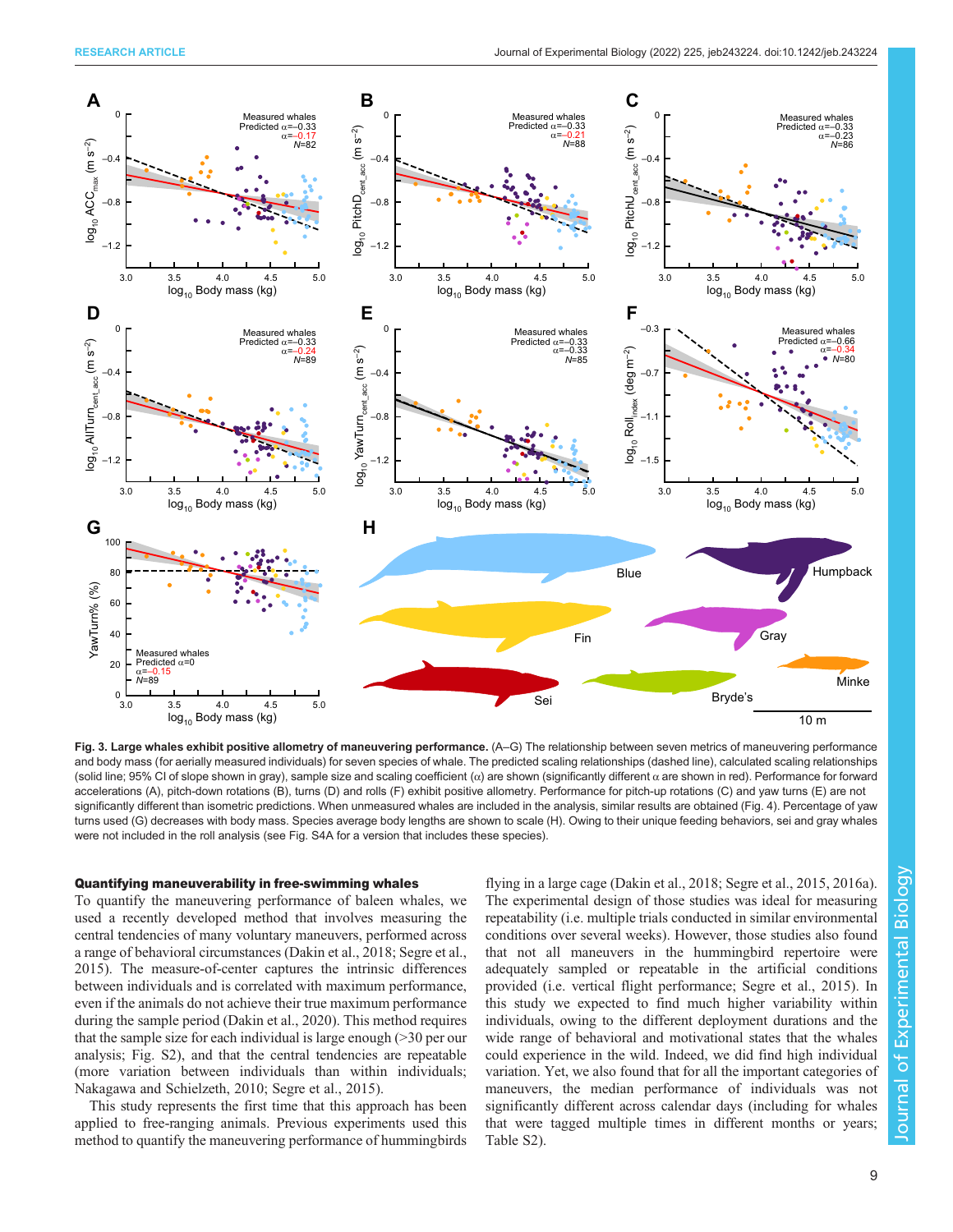<span id="page-11-0"></span>

Fig. 4. When all whales (measured and unmeasured) are included in the analysis, the scaling patterns are similar to those obtained by examining aerially measured individuals [\(Fig. 3](#page-10-0)). (A–G) The relationship between seven metrics of maneuvering performance and body mass for seven species of whale. The predicted scaling relationships (dashed line), calculated scaling relationships (solid line; 95% CI of slope shown in gray), sample size and scaling coefficient (α) are shown (significantly different α are shown in red). Performance for forward accelerations (A), pitch-down rotations (B), pitch-up rotations (C), turns (D) and rolls (F) exhibit positive allometry. Performance for pure-yaw turns (E) are not significantly different than isometric predictions. Percentage of yaw turns used (G) decreases with body mass. Species average body lengths are shown to scale (H). Owing to their unique feeding behaviors, sei and gray whales were not included in the roll analysis (see [Fig. S4B](https://journals.biologists.com/jeb/article-lookup/DOI/10.1242/jeb.243224) for a version that includes these species).

We also attempted to replicate the analysis of repeatability used in the hummingbird studies by calculating the ICC. Owing to sample size constraints, this was only possible for humpback whales. Furthermore, because only 2 days were available for each individual, the confidence intervals were very large ([Fig. S3\)](https://journals.biologists.com/jeb/article-lookup/DOI/10.1242/jeb.243224). However, we found that none of the confidence intervals overlapped zero and therefore all these metrics were considered repeatable for individual humpback whales [\(Nakagawa and Schielzeth, 2010](#page-16-0); [Segre et al., 2015\)](#page-16-0). Taken together, the results from these two analyses suggest that for all the maneuvers measured, individual performance was moderately repeatable across different days. Although this dataset is not ideal for quantifying repeatability

|  |  | Table 4. In humpback whales, behavioral traits affect individual maneuvering performance |
|--|--|------------------------------------------------------------------------------------------|
|--|--|------------------------------------------------------------------------------------------|

| Prey           | Acc <sub>max</sub><br>$(m s^{-2})$ | $PitchD_{cent \ acc}$<br>$(m s^{-2})$ | PitchU <sub>cent acc</sub><br>$(m s^{-2})$ | AllTurn <sub>cent acc</sub><br>$(m s^{-2})$ | YawTurn <sub>cent acc</sub><br>$(m s^{-2})$ | Roll <sub>index</sub><br>(deg m <sup>-2)</sup> | YawTurn%<br>(9/0) |
|----------------|------------------------------------|---------------------------------------|--------------------------------------------|---------------------------------------------|---------------------------------------------|------------------------------------------------|-------------------|
| Fish (N=59)    | 0.13                               | 0.19                                  | 0.09                                       | 0.13                                        | 0.10                                        | 0.23                                           | 0.77              |
| Krill $(N=64)$ | 0.18                               | 0.18                                  | 0.14                                       | 0.11                                        | 0.09                                        | 0.17                                           | 0.78              |
| P-value        | $< 0.001*$                         | 0.011                                 | $< 0.001*$                                 | 0.049                                       | 0.070                                       | 0.009                                          | 0.730             |

Compared with fish-feeders, krill-feeding whales use higher performance accelerations and pitch-up rotations. Data are for measured and unmeasured whales. Bonferroni corrections were used to account for multiple comparisons ( $\alpha$ =0.007). \*Significant (Bonferroni corrected  $\alpha$ =0.007).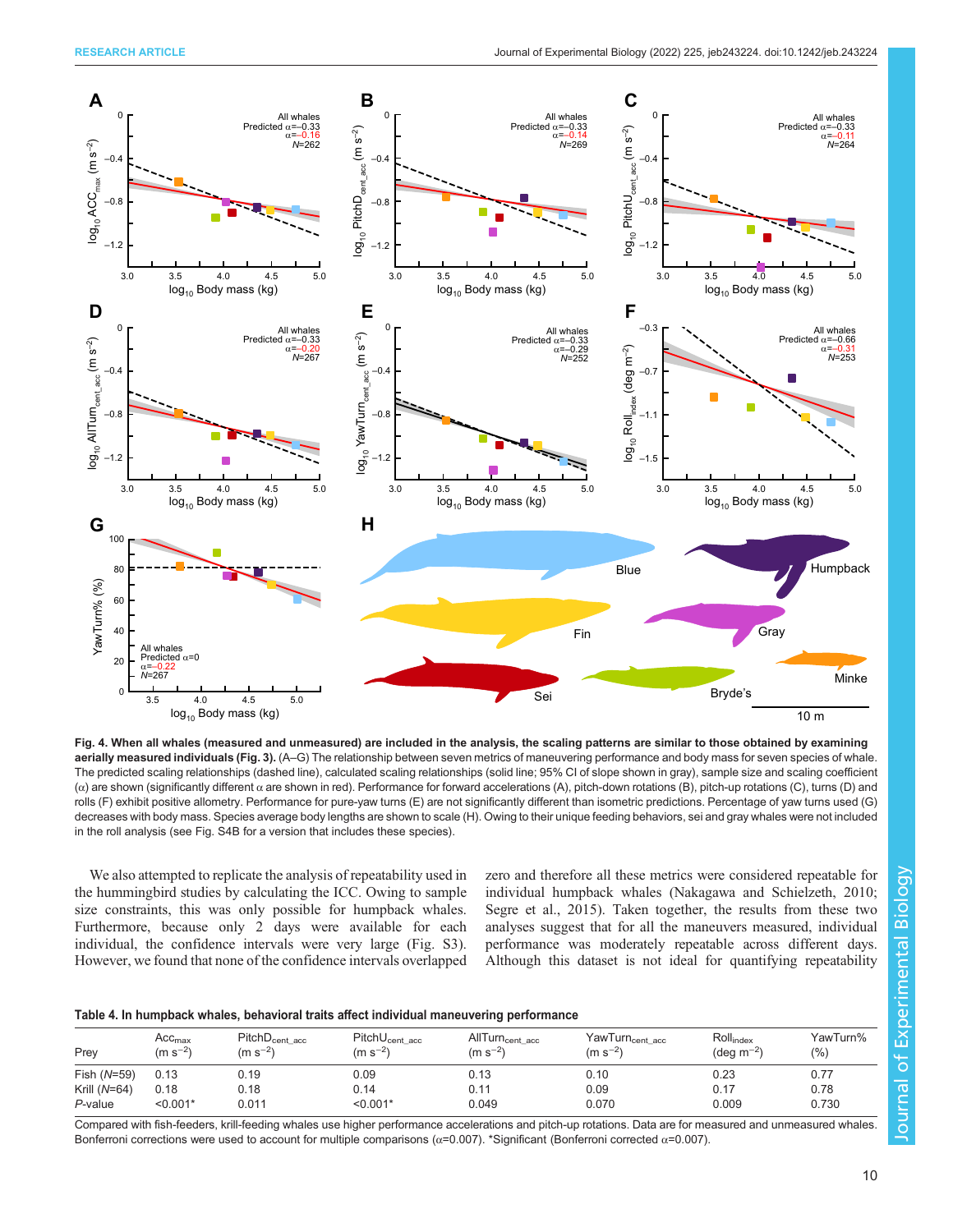(compared with carefully designed laboratory experiments), the finding that individual maneuvering performance was repeatable makes the analysis of scaling possible.

## Scaling of maneuvering performance

As body size increases, absolute maneuvering performance decreases (H1). Unsurprisingly, larger whales use lower forward accelerations and perform slower pitch-changes, turns and rolls than smaller whales. These patterns are evident in the graphs of the log-transformed data, where the slopes are all negative and the 95% confidence intervals of the slopes do not overlap with zero [\(Figs 3](#page-10-0) and [4](#page-11-0), solid lines).

However, baleen whales also exhibit positive allometry of maneuvering performance (H2). In other words, for most of our metrics, large whales outperformed our expectations. We expected forward acceleration to decrease proportionally with increasing body length (or  $m^{-1/3}$ ; Eqn 6), owing to the differential scaling of body mass and cross-sectional area of the locomotor muscles. Yet, we found that larger whales accelerate faster than isometric predictions. The reason why this occurs is not immediately clear, though it may reflect complex interactions between the allometric scaling of body proportions ([Kahane-Rapport and Goldbogen,](#page-15-0) [2018](#page-15-0)), muscle size ([Arthur et al., 2015\)](#page-15-0), control surfaces [\(Kahane-](#page-15-0)[Rapport and Goldbogen, 2018\)](#page-15-0), hydrodynamic effects ([Goldbogen](#page-15-0) [et al., 2012](#page-15-0); [Gough et al., 2019\)](#page-15-0) and the kinematics of specific maneuvers [\(Potvin et al., 2020](#page-16-0)).

Pitch-change and turning predictions were modeled after an arc that increases its length but preserves its central angle, and we expected these maneuvers to scale inversely with body length (or  $m^{-1/3}$ ). However, we found that large baleen whales outperform the expectations of scaling theory for pitch-changes and most turns. Cetaceans have high dorso-ventral flexibility, which they use to swim and to perform pitch-changes [\(Segre et al., 2019\)](#page-16-0), and often generate lift with their extended flippers to increase centripetal acceleration ([Segre et al., 2019](#page-16-0)). Spinal flexibility and lift generation may allow whales to perform pitch-changes faster than the isometric predictions based on shape suggest [\(Figs 3](#page-10-0)B,C and [4B](#page-11-0),C). But with pure-yaw turns, whales cannot take advantage of their substantial dorso-ventral flexibility or lift from their flippers [\(Segre et al.,](#page-16-0) [2019](#page-16-0)). In fact, pure-yaw turning performance matches well with isometric predictions, and the ability to flex laterally appears closely tied to body size ([Figs 3E](#page-10-0) and [4](#page-11-0)E). However, we found that larger whales behaviorally compensate for their lack of lateral flexibility (H3). When pure-yaw and banked turns are considered together, baleen whales exhibit positive allometry for turning performance [\(Figs 3D](#page-10-0) and [4D](#page-11-0)). Larger whales use more banked turns than smaller whales [\(Figs 3](#page-10-0)G and [4G](#page-11-0)), which allows them to take advantage of their dorso-ventral flexibility and their lift-generating flippers to perform tighter turns [\(Segre et al., 2019](#page-16-0)). It is not clear why smaller whales do not use a similar strategy, although possible reasons may include energetic considerations, performance tradeoffs, limits of body shape, or simply motivation. The end result is that larger whales have higher turning performance (but not higher yawing performance) than predicted by isometry.

We expected that rolling performance would scale with the inverse of length squared (or  $m^{-2/3}$ ), which would mean that larger whales have greatly reduced rolling ability. However, we found that rolling performance scales with approximately  $m^{-1/3}$  [\(Figs 3](#page-10-0)F and [4F](#page-11-0)). This suggests either that rolling performance exhibits strong positive allometry and that larger whales greatly outperform expectations, or that there may be a better model for the scaling of rolling performance that results in an isometric prediction of  $m^{-1/3}$ . Compared with the other metrics that we measured, rolling performance has many interesting outliers. Unsurprisingly, humpback whales greatly outperformed the rolls of other species [\(Fig. 3](#page-10-0)F, and more clearly in [Fig. 4F](#page-11-0)), and this is likely due to their long, scalloped flippers, which produce high levels of lift and torque [\(Fish and Battle, 1995](#page-15-0); [Miklosovic et al., 2004](#page-15-0)). However, gray whales and sei whales also had extremely high rolling performance, which was likely an artifact of unique behavioral states and low sample sizes. The gray whales were tagged while repeatedly suction feeding on the muddy bottom of shallow sounds. To perform this behavior, the whales swim at very low speeds while rolling to one side to touch their lips and baleen to the ground ([Woodward and](#page-16-0) [Winn, 2006](#page-16-0)). Aerial videos show that whales angle their flukes to the side and use them like rudders to perform the roll, with the flippers tucked against the body. This type of tail usage has been documented in other species of cetaceans, and probably can only be performed at slow speeds when the whale is not actively fluking [\(Fish, 2002](#page-15-0), [2004\)](#page-15-0). Importantly, tail ruddering represents a method of rolling that does not rely on forward speed to generate lift over the flippers, meaning that we would not expect these rolls to follow the flipper-generated lift model for performance. The two sei whales were also performing a unique surface feeding behavior where they maintained very slow translational speeds while lunging and rolling at high rates for several hours [\(Segre et al., 2021\)](#page-16-0). For both gray whales and sei whales, the slow swimming speeds biased our rolling metric, which penalizes faster translational velocity (Eqn 5). Additionally, the repeated nature of these behaviors increased the individual median performance (see next section on how behavioral states influence measurement of performance). Although humpback whales are also known to maneuver at very slow speeds [\(Edel and Winn, 1978\)](#page-15-0) and to use their flippers in nontraditional ways [\(Segre et al., 2017](#page-16-0)), the large number of individuals in our dataset, the longer deployments and the variety of behavioral states even out the median performance. For these reasons we did not include the gray and sei whales in the rolling analysis, even though including them does not substantially change the results ( presented in [Fig. S4](https://journals.biologists.com/jeb/article-lookup/DOI/10.1242/jeb.243224)).

Because the performance metrics that we selected are intuitively difficult to compare, we translated them into real-world values that are easier to interpret by standardizing swimming speeds, distances and time frames [\(Fig. 5](#page-13-0)). Our finding that performance decreases with body size is apparent in how blue whales require more distance to accelerate [\(Fig. 5A](#page-13-0)), roll across smaller angles [\(Fig. 5B](#page-13-0)) and perform wider radius turns [\(Fig. 5](#page-13-0)C–F) than the much smaller minke whales. However, our finding that larger whales outperform expectations can be seen in how blue whales need fewer body lengths to accelerate [\(Fig. 5](#page-13-0)A), and perform tighter turns relative to their body length ([Fig. 5C](#page-13-0)–E) compared with minke whales. The exception is for pure-yaw turns: owing to their limited lateral flexibility, turning radius measured in body lengths is similar in blue and minke whales [\(Fig. 5](#page-13-0)F).

The scaling trends we observed are strongest in the aerially measured individuals, but similar trends are apparent when including non-aerially measured individuals ([Fig. 4](#page-11-0)). We did not find significant scaling effects when looking within whale species. This is probably due to high variation in performance metrics, errors associated with body mass estimation, and a low range of body sizes (compared with across-species masses). In humpback whales, the most numerous species of our dataset, some of the same scaling trends are present but almost nothing is significant. By comparing the patterns observed in the measured whales ([Fig. 3](#page-10-0)) and in all of the whales [\(Fig. 4](#page-11-0)) it becomes apparent that the scaling trends are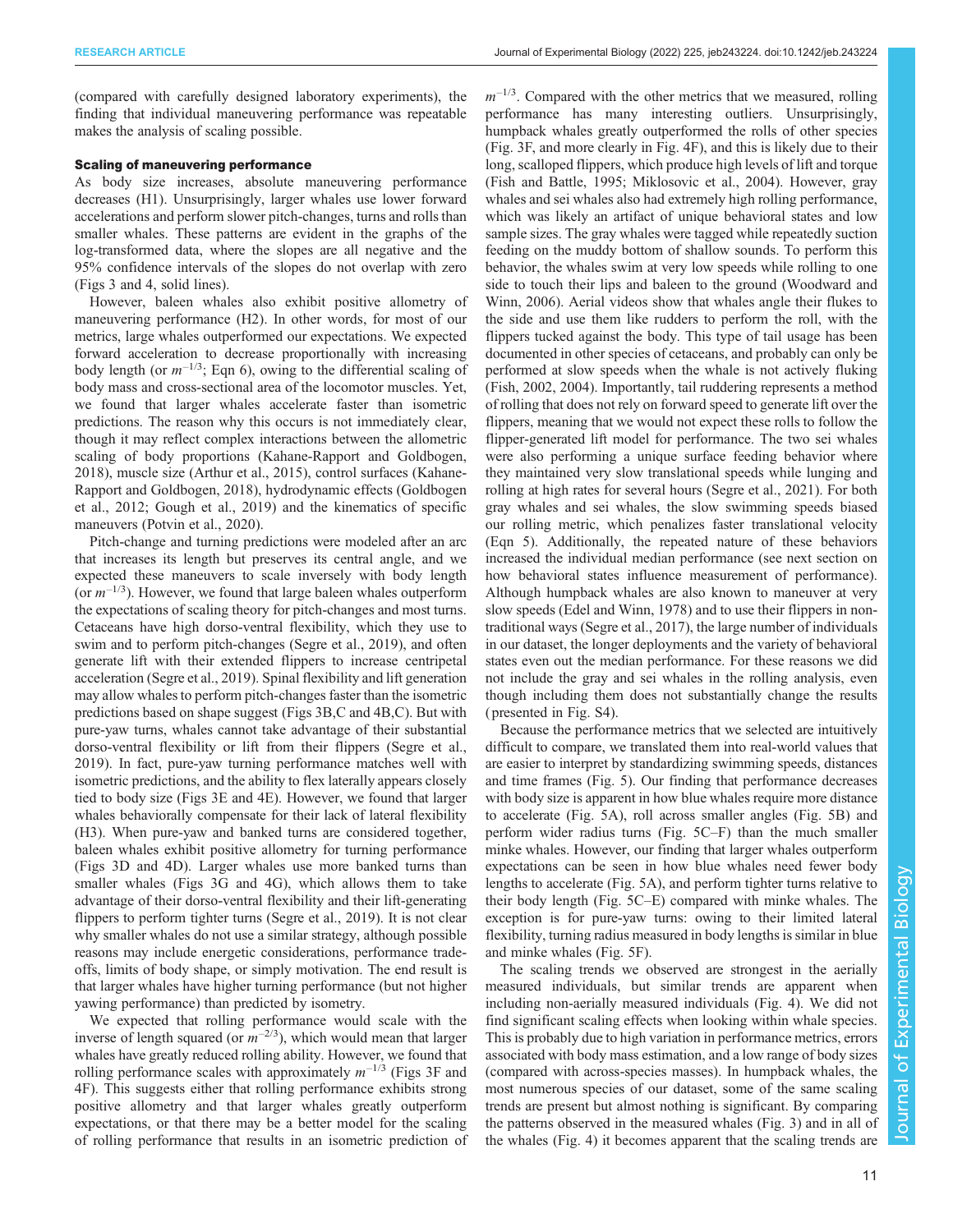<span id="page-13-0"></span>

Fig. 5. Minke whales (orange) outmaneuver blue whales (blue) in absolute performance. However, relative to their body size, blue whales outperform minke whales. Maneuvering performance is shown in easily interpretable and standardized conditions (i.e. turning radius at a given swimming speed). Performance measures shown are (A) accelerations, (B) rolls, (C) pitch-down rotations, (D) pitch-up rotations, (E) all turns and (F) pure-yaw turns.

driven by across-species body size, but are also affected by withinspecies body size.

#### Effects of morphology on maneuvering performance

Larger whales are more maneuverable than predicted by body size alone, and this may be due to variation in the morphology of control surfaces. Different maneuvers are controlled with varying input from the flippers, flukes and the posture of the body ([Segre](#page-16-0) [et al., 2019](#page-16-0)). Meanwhile, morphological parameters such as fluke and flipper dimensions vary greatly within and across species. There are probably similar variations in dorso-ventral and lateral body flexibility, although this has not yet been measured. Within species, positive allometry of parameters such as flipper area may partially offset the decreased performance caused by larger body size [\(Kahane-Rapport and Goldbogen, 2018\)](#page-15-0). Across species, drastic differences in the shape and size of control surfaces [\(Weber](#page-16-0) [et al., 2014](#page-16-0); [Woodward et al., 2006](#page-16-0)) may account for some of the interspecific differences in performance ([Figs 3](#page-10-0) and [4\)](#page-11-0). For example, high-aspect-ratio control surfaces generate more lift with less drag, producing more hydrodynamic force for maneuvering than low-aspect-ratio surfaces ([Fish, 2004\)](#page-15-0). Humpback whales appear to have enhanced rolling capabilities, and this may be a function of their long, high-aspect-ratio flippers ([Fish and Battle,](#page-15-0) [1995](#page-15-0)). Gray whales, with their shorter and wider low-aspect-ratio flippers ([Woodward et al., 2006\)](#page-16-0), appear to have decreased ability to perform pitch-changes and turns, but this may also be a result of sampling bias. However, these differences remain anecdotal because we were not able to detect statistically significant specieslevel effects or within-species scaling trends. Morphology likely plays a complex and important role in influencing agility, but these effects appear to be swamped out by the inherent variation in our data.

# Effects of behavior on maneuvering performance

Behavioral effects influence the median maneuvering performance of individuals, and this is an inescapable side effect of studying voluntary performance in the wild. There is an intrinsic stochasticity involved with measuring performance: is the individual sleeping or awake? Infirm or in top shape? Apathetic or highly motivated? Feeding or displaying to mates? Many baleen whales will only feed when aggregations of prey are sufficiently dense to yield a high net energy intake ([Hazen et al., 2015](#page-15-0)). Capital breeding whales may spend months in a fasting state before traveling to a dedicated feeding ground, where they are observed feeding at high rates during short foraging seasons. For these whales, the timing when the tag deployment occurs likely influences the maneuvers recorded. Furthermore, prey density and type have a significant influence on the feeding style and predatory maneuvers used [\(Cade et al., 2016,](#page-15-0) [2020\)](#page-15-0). Unsurprisingly, we found that even a coarse division of behavior ( prey type pursued) influences median performance. Compared with fish feeders, krill-feeding humpback whales use higher performance accelerations and faster pitch-up rotations [\(Table 4\)](#page-11-0). These differences in performance could simply reflect the types of maneuvers needed to catch different prey, rather than revealing intrinsic properties of the whales. Differences in behavior may underlie some of the variation that complicated the withinspecies scaling analysis (compare [Fig. 6](#page-14-0) with [Fig. 3](#page-10-0)A). Future studies might find it beneficial to control for behavioral factors (e.g. prey type, feeding strategy, time of year), to reduce variability and better resolve the effects of scaling on within-species maneuvering performance.

Motivation and daily individual variation have always been one of the most difficult challenges involved with quantifying maneuvering performance. Studies that use highly motivational, natural events to measure maximal performance can be very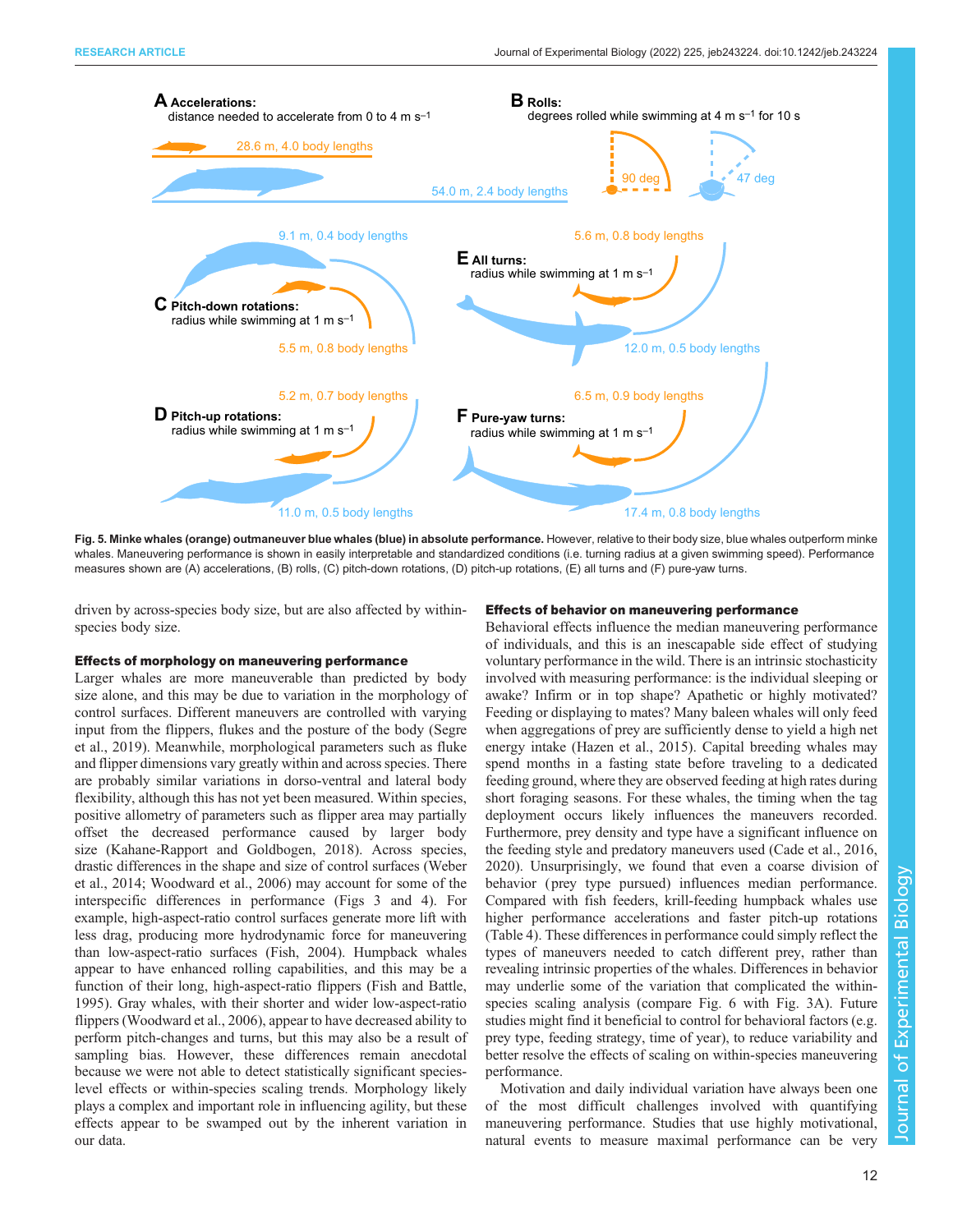<span id="page-14-0"></span>

Fig. 6. In humpback whales, behavioral traits affect individual performance with fish-feeding individuals exhibiting a lower median acceleration than krill-feeding individuals (measured whales; neither slopes were significantly different than zero). Compare with [Fig. 3A.](#page-10-0)

informative but are not immune to this problem, as they rely on relatively low sample sizes of rare behaviors [\(Clark, 2009;](#page-15-0) [Segre](#page-16-0) [et al., 2020](#page-16-0); [Wilson et al., 2015](#page-16-0)). By sampling the same individual over a long period of time, our approach can capture a wider range of behavioral and motivational states, but is still limited in other ways. From the outset of this study, we expected there would be a high level of variability in the maneuvering data. We hoped (but were not confident) that the extended duration of some deployments, the high sample sizes of individuals and the large differences in body size would even out some of the variation. Ultimately, we found that the across-species trends in scaling are strong enough that they can be discerned, despite the natural variation and uncertainties associated with measuring voluntary behaviors in wild animals.

#### **Conclusions**

One of the most fascinating characteristics of baleen whale biology is the ability of the world's largest animals to subsist entirely by chasing down and eating very small animals. Not only is this impressive from an energetic standpoint ([Potvin et al., 2012](#page-16-0), [2021\)](#page-16-0), but it is also striking from a biomechanical perspective, as many small animals are inherently more agile than larger animals [\(Domenici, 2001](#page-15-0); [Fish, 2002\)](#page-15-0). Both krill and bait fish have effective escape responses ([Cade et al., 2020;](#page-15-0) [Werth, 2012\)](#page-16-0), which large cetaceans counter with a suite of morphological, kinematic and behavioral adaptations [\(Goldbogen et al., 2017a](#page-15-0)). Skim-feeding balaenids (right whales and bowhead whales) swim through patches of prey at speeds that are too slow to trigger escape responses (e.g. copepods; [Werth, 2012\)](#page-16-0). In comparison, lunge-feeding rorqual whales accelerate at high speeds through dense patches of krill or fish using energetically expensive, acrobatic maneuvers and carefully timed predatory strikes ([Cade et al., 2020](#page-15-0); [Goldbogen](#page-15-0) [et al., 2006, 2013;](#page-15-0) [Segre et al., 2019](#page-16-0)). However, bait fish are more maneuverable than krill, and this may shape the ecological patterns of their predators [\(Domenici, 2001](#page-15-0)). As lunge-feeding rorquals increase in body size, their dependence on krill appears to increase; blue whales are both the largest species and obligate krill feeders, while smaller species can facultatively switch between prey types and often feed on fish ([Nemoto, 1970](#page-16-0)). Indeed, our results suggest that larger whales suffer a dramatic reduction in maneuverability compared with their smaller counterparts [\(Fig. 5\)](#page-13-0). However, we also

found that larger whales are more agile than expected based on body size alone, and this may explain why some of the largest species (sei and fin whales) are known to occasionally feed on fish. But not all maneuvers are affected by body size in the same way, and larger whales choose maneuvers that they can perform effectively.

The ecology, evolution and behavior of baleen whales are shaped by many competing factors. Although gigantism allows for highly efficient prey capture [\(Goldbogen et al., 2019;](#page-15-0) [Slater et al., 2017](#page-16-0)), it also has detrimental effects on the ability to outmaneuver prey. However, the positive allometry of maneuvering performance suggests that large whales have compensated for their increased body size by evolving more effective control surfaces and by preferentially selecting maneuvers that play to their strengths.

#### Acknowledgements

We thank the crews of many research vessels including the R/V John Martin, R/V Fluke, ARSV Laurence M. Gould, R/V Sanna, M/V Antonie, M/V Northern Song, the Cascadia Research Collective and the Shallow Marine Surveys Group; in particular, we thank John Douglas, Andrew Bell, Shaun Tomlinson, Steve Cartwright, Tony D'Aoust, Dennis Rogers, Kelly Newton, Heather Riley, Gina Rousa and Mark Rousa. We also thank Brandon L. Southall, Alison K. Stimpert and Stacy L. DeRuiter for their role in collecting data as part of the SOCAL-BRS project. We thank Matt S. Savoca, Julian Dale and Danuta M. Wisniewska for assistance with data collection. Finally, we thank John H. Kennedy, Michael A. Thompson and the NSF Office of Polar Programs.

#### Competing interests

The authors declare no competing or financial interests.

#### Author contributions

Conceptualization: P.S.S., F.E.F., A.S.F., J.P., J.A.G.; Methodology: P.S.S., W.T.G., E.A.R., D.E.C.; Software: P.S.S., D.E.C.; Validation: P.S.S., W.T.G., E.A.R., D.E.C.; Formal analysis: P.S.S., E.A.R.; Investigation: P.S.S., W.T.G., E.A.R., D.E.C., M.F.C., J.F., S.R.K., W.K.O., L.B., K.B., J.A.B., J.C., E.M.C., J.d., J.W.D., H.F., F.E.F., A.S.F., P.H., D.W.J., D.P.N., M.G.O., G.S.P., J.P., M.S., A. Stanworth, J.M.S., A. Szabo, S.K.V., F.V., C.R.W., D.N.W., J.A.G.; Resources: L.B., J.C., A.S.F., D.W.J., D.P.N., M.G.O., G.S.P., M.S., A. Stanworth, J.M.S., A. Szabo, F.V., C.R.W., D.N.W., J.A.G.; Data curation: P.S.S., W.T.G., D.E.C., M.F.C., J.F., S.R.K., W.K.O., K.B., J.A.B., J.C., E.M.C., J.d., J.W.D., H.F., M.G.O., S.K.V.; Writing - original draft: P.S.S.; Writing - review & editing: P.S.S., W.T.G., E.A.R., D.E.C., M.F.C., W.K.O., F.E.F., J.P., J.A.G.; Visualization: P.S.S., E.A.R.; Supervision: L.B., J.C., A.S.F., P.H., D.W.J., D.P.N., M.G.O., G.S.P., M.S., A. Stanworth, J.M.S., A. Szabo, F.V., C.R.W., D.N.W., J.A.G.; Project administration: L.B., J.C., A.S.F., D.W.J., D.P.N., M.G.O., G.S.P., M.S., A. Stanworth, J.M.S., A. Szabo, F.V., C.R.W., D.N.W., J.A.G.; Funding acquisition: P.S.S., D.E.C., L.B., J.C., J.d., J.W.D., H.F., F.E.F., A.S.F., D.W.J., D.P.N., M.G.O., G.S.P., J.P., M.S., A. Stanworth, J.M.S., A. Szabo, F.V., C.R.W., D.N.W., J.A.G.

#### Funding

Primary funding for this study was provided by the National Science Foundation (IOS-1656691) and the Stanford University Terman Fellowship. Additional funding was provided by the National Science Foundation (IOS-1656676, IOS-1656656, OPP-1644209, 07-39483, DBI-1624645, OPP-1643877, ANT-0739483), the Office of Naval Research (N00014-16-1-2477, N00014-15-1-2341, N00014-17-1-2715, N00014-19-1-2612), a Darwin Plus grant (DPLUS082), and the Dutch Research Council (016.Veni.181.086). Funding was also provided by the Percy Sladen Memorial Trust, the Torben and Alice Frimodts Fund, the Society for Marine Mammalogy, the PADI Foundation, the Pacific Life Foundation, the Volgenau Foundation International Fund for Animal Welfare, the Stellwagen Bank National Marine Sanctuary, the NOAA Working Group for Marine Mammal Unusual Mortality Events, a Marine Ecosystem Sustainability in the Arctic and Subarctic fellowship, a NSF Integrated Graduate Education and Research Traineeship (SMP 1011707) and an Alaska SeaGrant (R/111-04). Open Access funding provided by Stanford University. Deposited in PMC for immediate release.

#### Data availability

The dataset used in this analysis has been deposited in the Dryad Digital Repository [\(Segre, 2022\)](#page-16-0): [doi:10.5061/dryad.k0p2ngf87.](https://doi.org/10.5061/dryad.k0p2ngf87)

#### References

Alexander, R. M. [\(2005\). Models and the scaling of energy costs for locomotion.](https://doi.org/10.1242/jeb.01484) J. Exp. Biol. 208[, 1645-1652. doi:10.1242/jeb.01484](https://doi.org/10.1242/jeb.01484)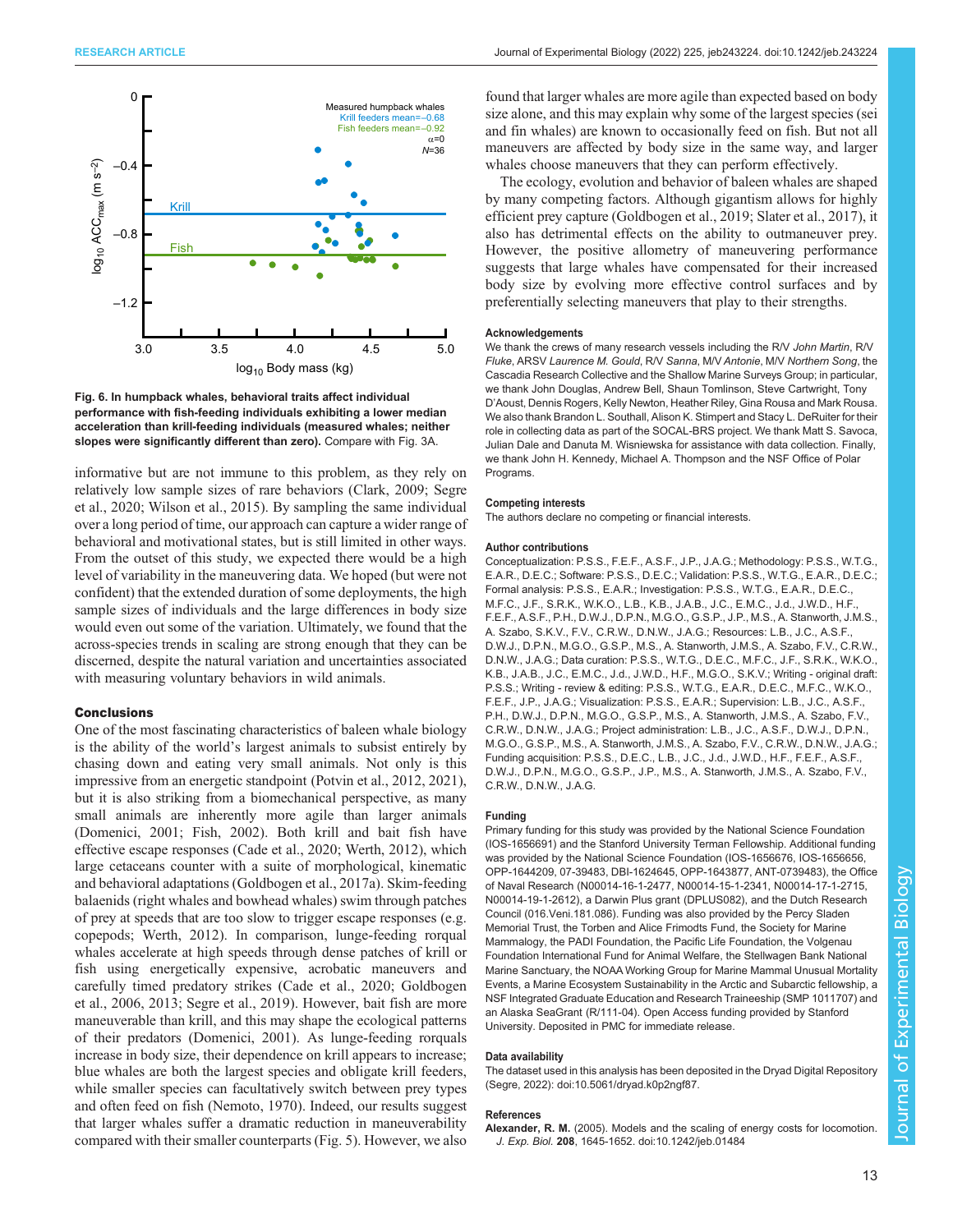- <span id="page-15-0"></span>Altshuler, D. L. [\(2006\). Flight performance and competitive displacement of](https://doi.org/10.1086/498622) [hummingbirds across elevational gradients.](https://doi.org/10.1086/498622) Am. Nat. 167, 216-229. doi:10.1086/ [498622](https://doi.org/10.1086/498622)
- [Angelino, D., McCabe, T. J. G. and Earp, J. E.](https://doi.org/10.1519/JSC.0000000000002626) (2021). Comparing acceleration and [change of direction ability between backpedal and cross-over run techniques for](https://doi.org/10.1519/JSC.0000000000002626) use in American football. J. Strength Cond. Res. 35[, 47-55. doi:10.1519/JSC.](https://doi.org/10.1519/JSC.0000000000002626) [0000000000002626](https://doi.org/10.1519/JSC.0000000000002626)
- [Arthur, L. H., Mclellan, W. A., Piscitelli, M. A., Rommel, S. A., Woodward, B. L.,](https://doi.org/10.1111/mms.12230) [Winn, J. P., Potter, C. W. and Pabst, A. D.](https://doi.org/10.1111/mms.12230) (2015). Estimating maximal force [output of cetaceans using axial locomotor muscle morphology.](https://doi.org/10.1111/mms.12230) Mar. Mamm. Sci. 31[, 1401-1426. doi:10.1111/mms.12230](https://doi.org/10.1111/mms.12230)
- [Bomphrey, R. J., Nakata, T., Henningsson, P. and Lin, H.](https://doi.org/10.1098/rstb.2015.0389) (2016). Flight of the dragonflies and damselflies. [Philos. Trans. R. Soc. B Biol. Sci.](https://doi.org/10.1098/rstb.2015.0389) 371, 20150389. [doi:10.1098/rstb.2015.0389](https://doi.org/10.1098/rstb.2015.0389)
- Burgess, W. C. [\(2009\). The Acousonde: a miniature autonomous wideband](https://doi.org/10.1121/1.4783838) recorder. J. Acoust. Soc. Am. 125[, 2588. doi:10.1121/1.4783838](https://doi.org/10.1121/1.4783838)
- [Burnett, J. D., Lemos, L., Barlow, D., Wing, M. G., Chandler, T. and Torres, L. G.](https://doi.org/10.1111/mms.12527) [\(2018\). Estimating morphometric attributes of baleen whales with](https://doi.org/10.1111/mms.12527) [photogrammetry from small UASs: A case study with blue and gray whales.](https://doi.org/10.1111/mms.12527) Mar. Mamm. Sci. 35[, 108-139. doi:10.1111/mms.12527](https://doi.org/10.1111/mms.12527)
- [Cade, D. E., Friedlaender, A. S., Calambokidis, J. and Goldbogen, J. A.](https://doi.org/10.1016/j.cub.2016.07.037) (2016). [Kinematic diversity in rorqual whale feeding mechanisms.](https://doi.org/10.1016/j.cub.2016.07.037) Curr. Biol. 26, [2617-2624. doi:10.1016/j.cub.2016.07.037](https://doi.org/10.1016/j.cub.2016.07.037)
- [Cade, D. E., Barr, K. R., Calambokidis, J., Friedlaender, A. S. and](https://doi.org/10.1242/jeb.170449) Goldbogen, J. A. [\(2018\). Determining forward speed from accelerometer jiggle](https://doi.org/10.1242/jeb.170449) in aquatic environments. J. Exp. Biol. 221[, jeb170449. doi:10.1242/jeb.170449](https://doi.org/10.1242/jeb.170449)
- [Cade, D. E., Carey, N., Domenici, P., Potvin, J. and Goldbogen, J. A.](https://doi.org/10.1073/pnas.1911099116) (2020). [Predator-informed looming stimulus experiments reveal how large filter feeding](https://doi.org/10.1073/pnas.1911099116) [whales capture highly maneuverable forage fish.](https://doi.org/10.1073/pnas.1911099116) Proc. Natl. Acad. Sci. USA 117, [472-478. doi:10.1073/pnas.1911099116](https://doi.org/10.1073/pnas.1911099116)
- [Cade, D. E., Gough, W. T., Czapanskiy, M. F., Fahlbusch, J. A., Kahane-Rapport,](https://doi.org/10.1186/s40317-021-00256-w) [S. R., Linsky, J. M. J., Nichols, R. C., Oestreich, W. K., Wisniewska, D. M.,](https://doi.org/10.1186/s40317-021-00256-w) Friedlaender, A. S. et al. [\(2021\). Tools for integrating inertial sensor data with](https://doi.org/10.1186/s40317-021-00256-w) [video bio-loggers, including estimation of animal orientation, motion, and position.](https://doi.org/10.1186/s40317-021-00256-w) Anim. Biotelemetry 91[, 1-21. doi:10.1186/s40317-021-00256-w](https://doi.org/10.1186/s40317-021-00256-w)
- Clark, C. J. (2009). Courtship dives of Anna'[s hummingbird offer insights into flight](https://doi.org/10.1098/rspb.2009.0508) performance limits. Proc. R. Soc. B Biol. Sci. 276[, 3047-3052. doi:10.1098/rspb.](https://doi.org/10.1098/rspb.2009.0508) [2009.0508](https://doi.org/10.1098/rspb.2009.0508)
- [Clark, C. J., Feo, T. J., van Dongen, W. F. D.](https://doi.org/10.1525/cond.2013.120047) (2013). Sounds and courtship displays [of the Peruvian sheartail, Chilean woodstar, oasis hummingbird, and a hybrid](https://doi.org/10.1525/cond.2013.120047) [male Peruvian sheartail×Chilean woodstar.](https://doi.org/10.1525/cond.2013.120047) Condor 115, 558-575. doi:10.1525/ [cond.2013.120047](https://doi.org/10.1525/cond.2013.120047)
- [Cloyed, C. S., Grady, J. M., Savage, V. M., Uyeda, J. C. and Dell, A. I.](https://doi.org/10.1002/ecy.3369) (2021). The allometry of locomotion. Ecology 102[, e03369. doi:10.1002/ecy.3369](https://doi.org/10.1002/ecy.3369)
- [Dakin, R., Segre, P. S., Straw, A. D. and Altshuler, D. L.](https://doi.org/10.1126/science.aao7104) (2018). Morphology, [muscle capacity, skill, and maneuvering ability in hummingbirds.](https://doi.org/10.1126/science.aao7104) Science 359, [653-657. doi:10.1126/science.aao7104](https://doi.org/10.1126/science.aao7104)
- [Dakin, R., Segre, P. S. and Altshuler, D. L.](https://doi.org/10.1242/jeb.161828) (2020). Individual variation and the [biomechanics of maneuvering flight in hummingbirds.](https://doi.org/10.1242/jeb.161828) J. Exp. Biol. 223, 1-7. [doi:10.1242/jeb.161828](https://doi.org/10.1242/jeb.161828)
- Danos, N. and Lauder, G. V. [\(2007\). The ontogeny of fin function during routine](https://doi.org/10.1242/jeb.007484) turns in zebrafish Danio rerio. J. Exp. Biol. 210[, 3374-3386. doi:10.1242/jeb.](https://doi.org/10.1242/jeb.007484) [007484](https://doi.org/10.1242/jeb.007484)
- [Dial, K. P., Greene, E. and Irschick, D. J.](https://doi.org/10.1016/j.tree.2008.03.005) (2008). Allometry of behavior. Trends Ecol. Evol. 23[, 394-401. doi:10.1016/j.tree.2008.03.005](https://doi.org/10.1016/j.tree.2008.03.005)
- Domenici, P. [\(2001\). The scaling of locomotor performance in predator](https://doi.org/10.1016/S1095-6433(01)00465-2)–prey encounters: from fish to killer whales. [Comp. Biochem. Physiol. A Mol. Integr.](https://doi.org/10.1016/S1095-6433(01)00465-2) Physiol. 131[, 169-182. doi:10.1016/S1095-6433\(01\)00465-2](https://doi.org/10.1016/S1095-6433(01)00465-2)
- Dudley, R. [\(2002\). Mechanisms and implications of animal flight maneuverability.](https://doi.org/10.1093/icb/42.1.135) Integr. Comp. Biol. 42[, 135-140. doi:10.1093/icb/42.1.135](https://doi.org/10.1093/icb/42.1.135)
- [Durban, J. W., Fearnbach, H., Barrett-Lennard, L. G., Perryman, W. L. and](https://doi.org/10.1139/juvs-2015-0020) Leroi, D. J. [\(2015\). Photogrammetry of killer whales using a small hexacopter](https://doi.org/10.1139/juvs-2015-0020) launched at sea. J. Unmanned Veh. Syst. 3[, 131-135. doi:10.1139/juvs-2015-](https://doi.org/10.1139/juvs-2015-0020) [0020](https://doi.org/10.1139/juvs-2015-0020)
- [Durban, J. W., Moore, M. J., Chiang, G., Hickmott, L. S., Bocconcelli, A., Howes,](https://doi.org/10.1111/mms.12328) [G., Bahamonde, P. A., Perryman, W. L. and LeRoi, D. J.](https://doi.org/10.1111/mms.12328) (2016). [Photogrammetry of blue whales with an unmanned hexacopter.](https://doi.org/10.1111/mms.12328) Mar. Mamm. Sci. 32[, 1510-1515. doi:10.1111/mms.12328](https://doi.org/10.1111/mms.12328)
- Edel, R. K. and Winn, H. E. [\(1978\). Observations on underwater locomotion and](https://doi.org/10.1007/BF00397155) [flipper movement of the humpback whale Megaptera novaeangliae.](https://doi.org/10.1007/BF00397155) Mar. Biol. 48, [279-287. doi:10.1007/BF00397155](https://doi.org/10.1007/BF00397155)
- Fish, F. E. [\(2002\). Balancing requirements for stability and maneuverability in](https://doi.org/10.1093/icb/42.1.85) cetaceans. Integr. Comp. Biol. 42[, 85-93. doi:10.1093/icb/42.1.85](https://doi.org/10.1093/icb/42.1.85)
- Fish, F. E. [\(2004\). Structure and mechanics of nonpiscine control surfaces.](https://doi.org/10.1109/JOE.2004.833213) J. Ocean. Eng. 29[, 605-621. doi:10.1109/JOE.2004.833213](https://doi.org/10.1109/JOE.2004.833213)
- Fish, F. E. and Battle, J. M. [\(1995\). Hydrodynamic design of the humpback whale](https://doi.org/10.1002/jmor.1052250105) flipper. J. Morphol. 225[, 51-60. doi:10.1002/jmor.1052250105](https://doi.org/10.1002/jmor.1052250105)
- [Fish, F. E., Hurley, J. and Costa, D. P.](https://doi.org/10.1242/jeb.00144) (2003). Maneuverability by the sea lion Zalophus californianus[: turning performance of an unstable body design.](https://doi.org/10.1242/jeb.00144) J. Exp. Biol. 206[, 667-674. doi:10.1242/jeb.00144](https://doi.org/10.1242/jeb.00144)
- [Fish, F. E., Kolpas, A., Crossett, A., Dudas, M. A., Moored, K. W. and Bart-Smith,](https://doi.org/10.1242/jeb.166041) H. [\(2018\). Kinematics of swimming of the manta ray: three-dimensional analysis](https://doi.org/10.1242/jeb.166041) [of open-water maneuverability.](https://doi.org/10.1242/jeb.166041) J. Exp. Biol. 221, jeb166041. doi:10.1242/jeb. [166041](https://doi.org/10.1242/jeb.166041)
- Garland, T. [\(1985\). Ontogenetic and individual variation in size, shape and speed in](https://doi.org/10.1111/j.1469-7998.1985.tb04941.x) [the Australian agamid lizard](https://doi.org/10.1111/j.1469-7998.1985.tb04941.x) Amphibolurus nuchalis. J. Zool. 207, 425-439. doi:10. [1111/j.1469-7998.1985.tb04941.x](https://doi.org/10.1111/j.1469-7998.1985.tb04941.x)
- [Goldbogen, J. A., Calambokidis, J., Shadwick, R. E., Oleson, E. M.,](https://doi.org/10.1242/jeb.02135) [McDonald, M. A. and Hildebrand, J. A.](https://doi.org/10.1242/jeb.02135) (2006). Kinematics of foraging dives [and lunge-feeding in fin whales.](https://doi.org/10.1242/jeb.02135) J. Exp. Biol. 209, 1231-1244. doi:10.1242/jeb. [02135](https://doi.org/10.1242/jeb.02135)
- [Goldbogen, J. A., Calambokidis, J., Croll, D. A., McKenna, M. F., Oleson, E.,](https://doi.org/10.1111/j.1365-2435.2011.01905.x) [Potvin, J., Pyenson, N. D., Schorr, G., Shadwick, R. E. and Tershy, B. R.](https://doi.org/10.1111/j.1365-2435.2011.01905.x) [\(2012\). Scaling of lunge-feeding performance in rorqual whales: mass-specific](https://doi.org/10.1111/j.1365-2435.2011.01905.x) [energy expenditure increases with body size and progressively limits diving](https://doi.org/10.1111/j.1365-2435.2011.01905.x) capacity. Funct. Ecol. 26[, 216-226. doi:10.1111/j.1365-2435.2011.01905.x](https://doi.org/10.1111/j.1365-2435.2011.01905.x)
- [Goldbogen, J. A., Calambokidis, J., Friedlaender, A. S., Francis, J.,](https://doi.org/10.1098/rsbl.2012.0986) [DeRuiter, S. L., Stimpert, A. K., Falcone, E. and Southall, B. L.](https://doi.org/10.1098/rsbl.2012.0986) (2013). Underwater acrobatics by the world'[s largest predator: 360° rolling manoeuvres by](https://doi.org/10.1098/rsbl.2012.0986) lunge-feeding blue whales. Biol. Lett. 9[, 20120986. doi:10.1098/rsbl.2012.0986](https://doi.org/10.1098/rsbl.2012.0986)
- [Goldbogen, J. A., Cade, D. E., Calambokidis, J., Friedlaender, A. S., Potvin, J.,](https://doi.org/10.1146/annurev-marine-122414-033905) Segre, P. S. and Werth, A. J. [\(2017a\). How baleen whales feed: the](https://doi.org/10.1146/annurev-marine-122414-033905) [biomechanics of engulfment and filtration.](https://doi.org/10.1146/annurev-marine-122414-033905) Ann. Rev. Mar. Sci. 9, 367-386. [doi:10.1146/annurev-marine-122414-033905](https://doi.org/10.1146/annurev-marine-122414-033905)
- [Goldbogen, J. A., Cade, D. E., Boersma, A. T., Calambokidis, J., Kahane-](https://doi.org/10.1002/ar.23650)[Rapport, S. R., Segre, P. S., Stimpert, A. K. and Friedlaender, A. S.](https://doi.org/10.1002/ar.23650) (2017b). [Using digital tags with integrated video and inertial sensors to study moving](https://doi.org/10.1002/ar.23650) [morphology and associated function in large aquatic vertebrates.](https://doi.org/10.1002/ar.23650) Anat. Rec. 300, [1935-1941. doi:10.1002/ar.23650](https://doi.org/10.1002/ar.23650)
- [Goldbogen, J. A., Cade, D. E., Wisniewska, D. M., Potvin, J., Segre, P. S.,](https://doi.org/10.1126/science.aax9044) [Savoca, M. S., Hazen, E. L., Czapanskiy, M. F., Kahane-Rapport, S. R.,](https://doi.org/10.1126/science.aax9044) DeRuiter, S. L. et al. [\(2019\). Why whales are big but not bigger: physiological](https://doi.org/10.1126/science.aax9044) [drivers and ecological limits in the age of ocean giants.](https://doi.org/10.1126/science.aax9044) Science 366, 1367-1372. [doi:10.1126/science.aax9044](https://doi.org/10.1126/science.aax9044)
- [Gough, W. T., Segre, P. S., Bierlich, K. C., Cade, D. E., Potvin, J., Fish, F. E.,](https://doi.org/10.1242/jeb.204172) [Dale, J., di Clemente, J., Friedlaender, A. S., Johnston, D. W. et al.](https://doi.org/10.1242/jeb.204172) (2019). [Scaling of swimming performance in baleen whales.](https://doi.org/10.1242/jeb.204172) J. Exp. Biol. 222, jeb.204172. [doi:10.1242/jeb.204172](https://doi.org/10.1242/jeb.204172)
- [Hazen, E. L., Friedlaender, A. S. and Goldbogen, J. A.](https://doi.org/10.1126/sciadv.1500469) (2015). Blue whales (Balaenoptera musculus[\) optimize foraging efficiency by balancing oxygen use](https://doi.org/10.1126/sciadv.1500469) [and energy gain as a function of prey density.](https://doi.org/10.1126/sciadv.1500469) Sci. Adv. 1, e1500469. doi:10.1126/ [sciadv.1500469](https://doi.org/10.1126/sciadv.1500469)
- [Higham, T. E., Davenport, M. S. and Jayne, B. C.](https://doi.org/10.1242/jeb.204.23.4141) (2001). Maneuvering in an [arboreal habitat: the effects of turning angle on the locomotion of three sympatric](https://doi.org/10.1242/jeb.204.23.4141) ecomorphs of Anolis lizards. J. Exp. Biol. 204[, 4141-4155. doi:10.1242/jeb.204.](https://doi.org/10.1242/jeb.204.23.4141) [23.4141](https://doi.org/10.1242/jeb.204.23.4141)
- [Hoffmann, S. L., Donatelli, C. M., Leigh, S. C., Brainerd, E. L. and Porter, M. E.](https://doi.org/10.1242/bio.037291) [\(2019\). Three-dimensional movements of the pectoral fin during yaw turns in the](https://doi.org/10.1242/bio.037291) Pacific spiny dogfish, Squalus suckleyi. Biol. Open 8[, bio037291. doi:10.1242/bio.](https://doi.org/10.1242/bio.037291) [037291](https://doi.org/10.1242/bio.037291)
- Iriarte-Díaz, J. and Swartz, S. M. [\(2008\). Kinematics of slow turn maneuvering in](https://doi.org/10.1242/jeb.017590) the fruit bat Cynopterus brachyotis. J. Exp. Biol. 211[, 3478-3489. doi:10.1242/jeb.](https://doi.org/10.1242/jeb.017590) [017590](https://doi.org/10.1242/jeb.017590)

Irschick, D. J. [\(2003\). Measuring performance in nature: implications for studies of](https://doi.org/10.1093/icb/43.3.396) fitness within populations. Integr. Comp. Biol. 43[, 396-407. doi:10.1093/icb/43.3.](https://doi.org/10.1093/icb/43.3.396) [396](https://doi.org/10.1093/icb/43.3.396)

- Irschick, D. J., Herrel, A., Vanhooydonck, B., Huyghe, K. and Van Damme, R. (2005). Locomotor compensation creates a mismatch between laboratory and field estimates of escape speed in lizards: a cautionary tale for performance-tofitness studies. Evolution 59, 1579-1587.
- Jackson, B. E. and Dial, K. P. [\(2011\). Scaling of mechanical power output during](https://doi.org/10.1242/jeb.046789) [burst escape flight in the Corvidae.](https://doi.org/10.1242/jeb.046789) J. Exp. Biol. 214, 452-461. doi:10.1242/jeb. [046789](https://doi.org/10.1242/jeb.046789)
- Johnson, M. P. and Tyack, P. L. [\(2003\). A digital acoustic recording tag for](https://doi.org/10.1109/JOE.2002.808212) [measuring the response of wild marine mammals to sound.](https://doi.org/10.1109/JOE.2002.808212) IEEE J. Ocean. Eng. 28[, 3-12. doi:10.1109/JOE.2002.808212](https://doi.org/10.1109/JOE.2002.808212)
- [Kahane-Rapport, S. R. and Goldbogen, J. A.](https://doi.org/10.1002/jmor.20846) (2018). Allometric scaling of [morphology and engulfment capacity in rorqual whales.](https://doi.org/10.1002/jmor.20846) J. Morphol. 279, [1256-1268. doi:10.1002/jmor.20846](https://doi.org/10.1002/jmor.20846)
- [Kajiura, S. M., Forni, J. B. and Summers, A. P.](https://doi.org/10.1078/0944-2006-00086) (2003). Maneuvering in juvenile [carcharhinid and sphyrnid sharks: the role of the hammerhead shark cephalofoil.](https://doi.org/10.1078/0944-2006-00086) Zoology 106[, 19-28. doi:10.1078/0944-2006-00086](https://doi.org/10.1078/0944-2006-00086)
- Kleiber, M. [\(1947\). Body size and metabolic rate.](https://doi.org/10.1152/physrev.1947.27.4.511) Physiol. Rev. 27, 511-541. doi:10. [1152/physrev.1947.27.4.511](https://doi.org/10.1152/physrev.1947.27.4.511)
- Lockyer, C. [\(1976\). Body weights of some species of large whales.](https://doi.org/10.1093/icesjms/36.3.259) J. Cons. int. Explor. Mer 36[, 259-273. doi:10.1093/icesjms/36.3.259](https://doi.org/10.1093/icesjms/36.3.259)
- [Miklosovic, D. S., Murray, M. M., Howle, L. E. and Fish, F. E.](https://doi.org/10.1063/1.1688341) (2004). Leading[edge tubercles delay stall on humpback whale \(](https://doi.org/10.1063/1.1688341)Megaptera novaeangliae) flippers. Phys. Fluids 16[, L39. doi:10.1063/1.1688341](https://doi.org/10.1063/1.1688341)